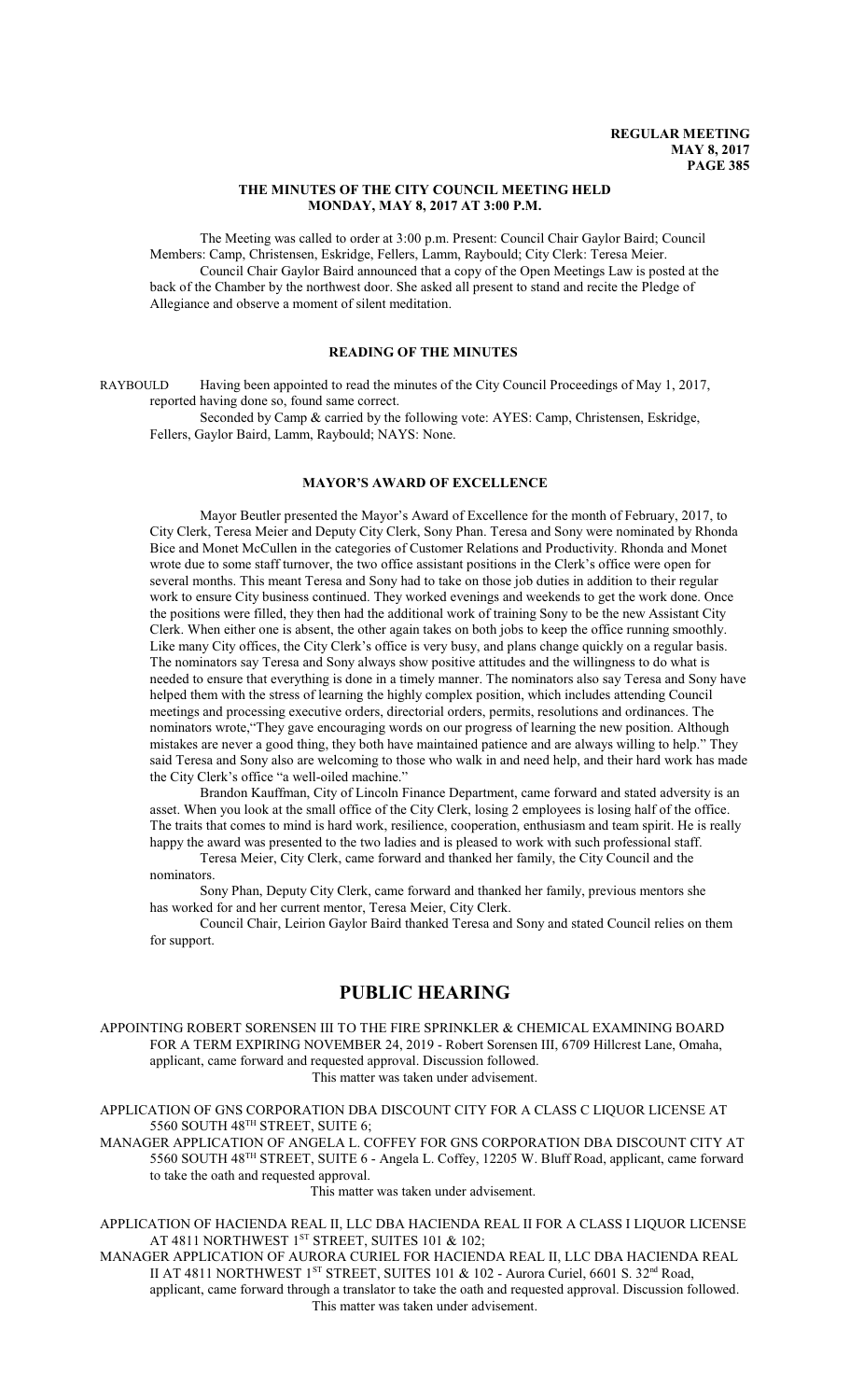MANAGER APPLICATION OF ANDREA R. HOLMSTEDT FOR LNK LODGING, LLC DBA HOLIDAY INN EXPRESS & SUITES LINCOLN AIRPORT AT 1101 WEST COMMERCE WAY;

MANAGER APPLICATION OF ANDREA R. HOLMSTEDT FOR HUSKER MANAGEMENT, INC. DBA HOLIDAY INN EXPRESS SUITES LINCOLN SOUTHEAST AT 8801 AMBER HILL COURT; MANAGER APPLICATION OF ANDREA R. HOLMSTEDT FOR TAMARIN LODGING, LLC DBA HOLIDAY INN LINCOLN SOUTHWEST AT 2500 TAMARIN RIDGE ROAD;

MANAGER APPLICATION OF ANDREA R. HOLMSTEDT FOR LNK2 LODGING, LLC DBA FAIRFIELD INN & SUITES AT 1000 WEST BOND STREET - Andrea R. Holmstedt, 8015 N. 28<sup>th</sup> Avenue, Omaha, applicant, came forward to take the oath and requested approval. This matter was taken under advisement.

MANAGER APPLICATION OF JASON J. SCHMICK FOR SCHMICK'S MARKET, INC. DBA SCHMICK'S MARKET AT 2727 NORTH 11<sup>th</sup> STREET AND 1340 WEST O STREET - Jason J. Schmick, 2220 S. 60<sup>th</sup> Street, applicant, came forward to take the oath and requested approval. Discussion followed. This matter was taken under advisement.

MANAGER APPLICATION OF MARY M. BAILEY FOR KWIK SHOP, INC. DBA KWIK SHOP #618 AT 4750 CALVERT STREET; KWIK SHOP #619 AT 2301 CORNHUSKER HIGHWAY; KWIK SHOP #632 AT 5900 FREMONT STREET; KWIK SHOP #634 AT 2940 NORTH 14 TH STREET; KWIK SHOP #635 AT 2330 NORTH 1<sup>ST</sup> STREET; KWIK SHOP #637 AT 2710 W STREET; KWIK SHOP #641 AT 2811 NORTH 48 TH STREET; KWIK SHOP #642 AT 3939 A STREET; KWIK SHOP #646 AT 3301 HOLDREGE STREET; KWIK SHOP #650 AT 5600 HOLDREGE STREET; KWIK SHOP #662 AT 2040 SOUTH 56 TH STREET; KWIK SHOP #663 AT 4400 CORNHUSKER HIGHWAY; KWIK SHOP #680 AT 1441 NORTH COTNER BOULEVARD; AND KWIK SHOP #681 AT 4400 O STREET - Mary M. Bailey, 4633 Kirkwood Drive, applicant, came forward to take the oath and requested approval. Discussion followed.

This matter was taken under advisement.

APPLICATION OF LINCOLN CHILDREN'S ZOO FOR A SPECIAL DESIGNATED LICENSE TO COVER AN OUTDOOR AREA MEASURING APPROXIMATELY 1500 FEET BY 400 FEET AT 1222 SOUTH 27 $^{\mathrm{TH}}$ STREET ON JUNE 2, 2017 BETWEEN 5:30 P.M. AND 10:30 P.M. AND JUNE 17, 2017 BETWEEN 6:00 P.M. AND 11:00 P.M. - John Chapo, 2340 Stockwell, applicant, came forward and requested approval. Discussion followed.

This matter was taken under advisement.

APPLICATION OF WMJD LLC DBA SINGLE BARREL FOR A SPECIAL DESIGNATED LICENSE TO COVER AN OUTDOOR AREA MEASURING APPROXIMATELY 100 FEET BY 700 FEET AND 100 FEET BY 300 FEET AT PERSHING AUDITORIUM AT 226 CENTENNIAL MALL SOUTH ON JUNE 16, 2017 BETWEEN 5:00 P.M. AND 11:30 P.M. AND JUNE 17, 2017 BETWEEN 11:00 A.M. AND 11:30 P.M. - Heath Macomber, 122 N. 11<sup>th</sup> Street, #402, applicant, came forward and requested approval. Discussion followed.

This matter was taken under advisement.

APPLICATION OF ZIPLINE BREWING CO. FOR A SPECIAL DESIGNATED LICENSE TO COVER AN OUTDOOR AREA MEASURING APPROXIMATELY 70 FEET BY 72 FEET AT 2100 MAGNUM CIRCLE, SUITE 1 ON JUNE 24, 2017 BETWEEN 1:00 P.M. AND 10:00 P.M. - Craig Reier, 1524 Skyline Drive, applicant, came forward and requested approval. This matter was taken under advisement.

- APPLICATION OF RHINODYNAMICS, INC. DBA DUFFY'S TAVERN FOR A SPECIAL DESIGNATED LICENSE TO COVER AN OUTDOOR AREA MEASURING APPROXIMATELY 65 FEET BY 55 FEET AT 1412 O STREET ON MAY 26, 2017 BETWEEN 4:00 P.M. AND 2:00 A.M. - Scott Hatfield, 2900 Bonacum Drive, applicant, came forward and requested approval. This matter was taken under advisement.
- COMP. PLAN CONFORMANCE 17006 APPROVING AN AMENDMENT TO THE LINCOLN CENTER REDEVELOPMENT PLAN TO ADD THE "CITY CENTRE REDEVELOPMENT PROJECT" FOR THE DEMOLITION OF THE EXISTING JOURNAL-STAR PRINTING COMPANY FACILITY AND THE CONSTRUCTION OF AN APPROXIMATE 11-STORY MIXED-USE BUILDING, ON PROPERTY GENERALLY LOCATED AT 926 P STREET - David Landis, Urban Development Director, came forward and stated the Lincoln Center Redevelopment Plan needs to conform with what they hope for in the project at 9<sup>th</sup> and P. This does not need to be as specific as it would need to be for a redevelopment agreement, but it does need to be generally described. This project will be around \$90 million dollars. There will be 11 stories to the building. Below ground will be 100 parking stalls, 1<sup>st</sup> floor is 35,000 square feet of retail that will conform with the Downtown Design Standards. The 2<sup>nd</sup> floor will have 140 parking stalls to serve the tenants of the building. There will also be 89,000 square feet of commercial office space located on the 3<sup>rd</sup> and 4<sup>th</sup> floors. Finally, floors 5 through 11 will consist of market rate residential units. The private developer will pay \$78.5 million of private investments and that will generate about \$13.5 million in TIF funds. The TIF funds will go to site acquisition, site preparation and grading, demolition,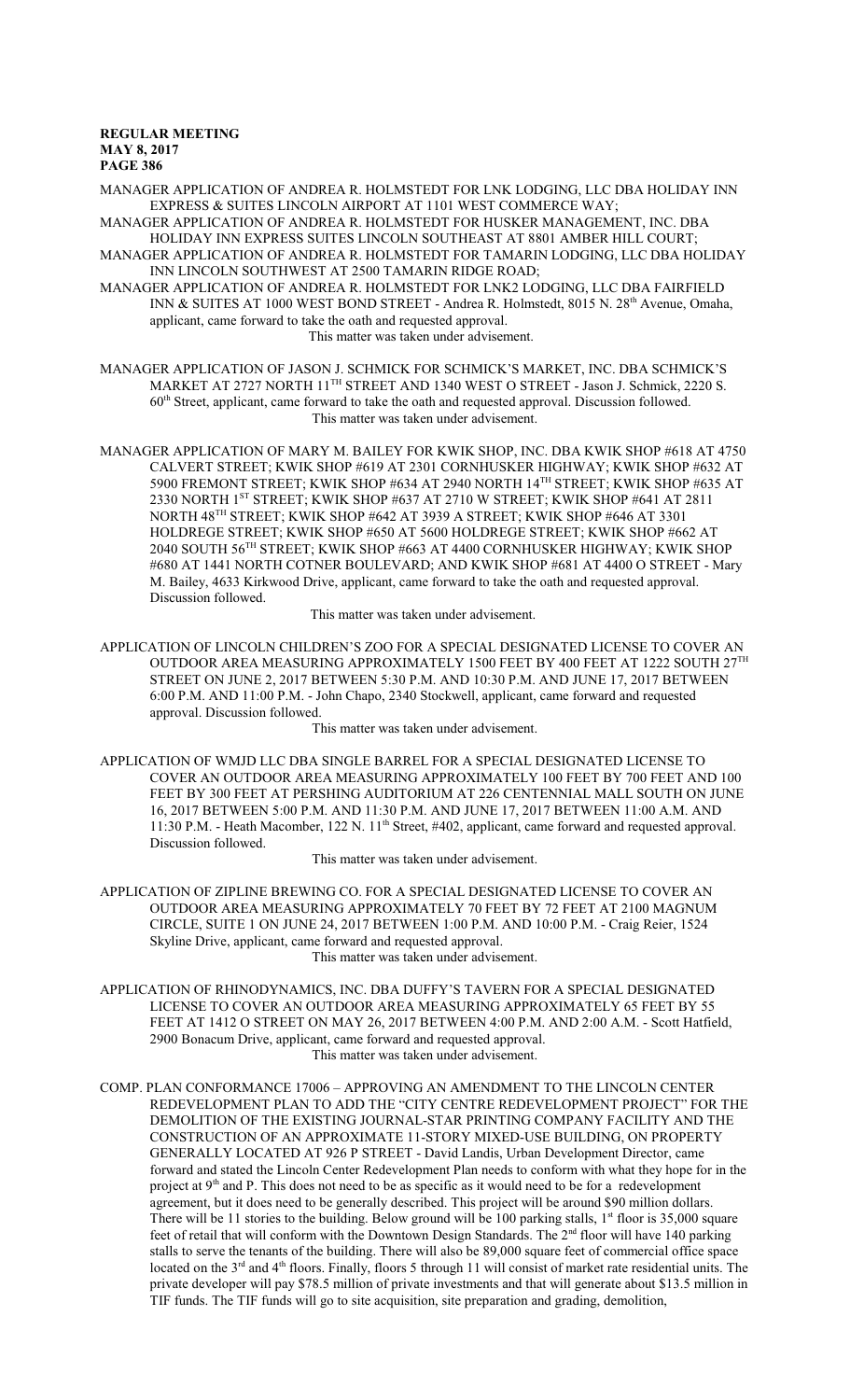environmental remediation, streetscape, street improvements, public area enhancements, public parking, energy efficiency, facade enhancements and other benefits. There is an existing bank building and garage that will stay in the project area. The Planning Commission approved this with a vote of 8-0. The Journal Star will be moving out of the location. The old building will then be demolished and then replaced with the new structure.

Carl Eskridge, Council Member, asked if there has been discussion regarding a skywalk over  $9<sup>th</sup>$ Street.

Mr. Landis confirmed there will be no skywalk over  $9<sup>th</sup>$  Street, but there might be one that will connect to the existing garage.

Leirion Gaylor Baird, Council Chair, asked about parking and stated they have seen a few projects where the developer intends to utilize parking in an existing garage and in this case the developer envisions using 340 parking stalls and asked what that does for the people in the City who intend to use those garages.

Mr. Landis shared that the capacity changes over time by attrition. There is a construction time of at least 20 months and there is currently still no Redevelopment Agreement. There is a space of almost 2 years to where existing users will gradually and naturally attrite. One of the body of users are University Students and they chose to use the parking garage instead of on the campus. University students come in for about 9 months because most go home during the summer and, when they do, their contract lapses. This is one of the least used garages in Lincoln. Discussion followed.

Tom Huston, 233 S 13<sup>th</sup> Street, Suite 1900, Cline Williams Law Firm, came forward on behalf of Newman Development stating the lower level basement area will be retained as parking for the retail area. The project will be in front of the Urban Design Committee on June 6 and a Redevelopment Agreement hopefully shortly after July 4<sup>th</sup>.

Jon Camp, Council Member, asked about the residential component.

Mr. Huston stated there will no longer be an 11<sup>th</sup> level. The living units will be levels 5 through 10 with 232 dwelling units. The Downtown B-4 district in the area subjects the northwest corner to a height limit of 150 foot because of the impact of the airport. Rather than ask for a waiver the building will comply with the 150 feet requirement. The units will be market rate rentals with studios, 1 bedrooms and 2 bedrooms.

This matter was taken under advisement.

#### APPROVING AN INTERLOCAL COOPERATION AGREEMENT BETWEEN THE CITY OF LINCOLN AND THE LOWER PLATTE SOUTH NATURAL RESOURCES DISTRICT FOR COOPERATIVE PLANNING AND FUTURE OWNERSHIP OF TRAILS IN URBANIZING AREAS - Lynn Johnson, Parks and Recreation Director, came forward and explained this agreement addresses the transition of the ownership and management and upgrading of trails in areas where the City is continuing to develop. The Mo Pac Trail is specific to this resolution as it is located east of 84<sup>th</sup> Street. The City ownership of that area ends just east of 84<sup>th</sup> Street then transitions into NRD ownership. There is land developing in the surrounding area and ideally it makes sense for the City to be negotiating with the developer in the future alignment with the trail with an emphasis on safety. Today, the Mo Pac Trail crosses A Street at an angle and ideally for safety reasons it will need to cross at a 90 degree angle in the future. The Agreement allows for the City to request from the NRD to transfer ownership to the City and at that point the City will be responsible for the maintenance. This is a 10 year Agreement with opportunity to extend for another 5 years.

Jane Raybould, Council member, asked what the roadway would look like with this project.

David Cary, Planning Department Director, came forward and shared with the reviews of the development proposals that they have reviewed they are trying to limit the number of crossings at the roadways. The way the trail is aligned is in discussion now, but they are trying to limit crossings so the conflicts are not too great. There will be at least one crossing of the trail. Discussion followed.

Cyndi Lamm, Council Member, asked if this Agreement went beyond this one trail, or if this was a policy change and would there be any costs involved with the City taking over ownership.

Mr. Johnson confirmed that this was actually a continuation of an existing policy. In 1982, there was an Interlocal Agreement established with the City and NRD for the Salt Creek Levy Trail System. In that situation, the NRD develops a trail and that trail is then turned over to the City for management. There would also be no costs involved with the City taking over ownership. Discussion followed.

Ms. Lamm stated that she noticed on the fact sheet that there was no cost estimate for this resolution and wondering if there was one.

Mr. Johnson explained the concrete urban trail system costs about \$1,000 a mile to maintain and the majority of that is mowing and snow removal. The Mo Pac Trail is currently limestone and those cost less to maintain because there is no snow removal. On average they run to the \$400 - \$600 range in terms of maintenance. As this trail is built out, the price will change. There are a number of grant funding sources and there would probably be a partnership with the Great Plains Trail Network for private funding. Discussion followed.

Carl Eskridge, Council Member, stated that this is the trail that will eventually go all the way to Omaha and inquired about the status on that.

Paul Zillig, General Manager with Lower Platte South NRD, 7131 Stockwell Street, came forward and shared they have been in contact with Cass County trying to come up with a connector from Elmwood to South River Bend. They are still currently in discussions and do not have a route at this point. Discussion followed.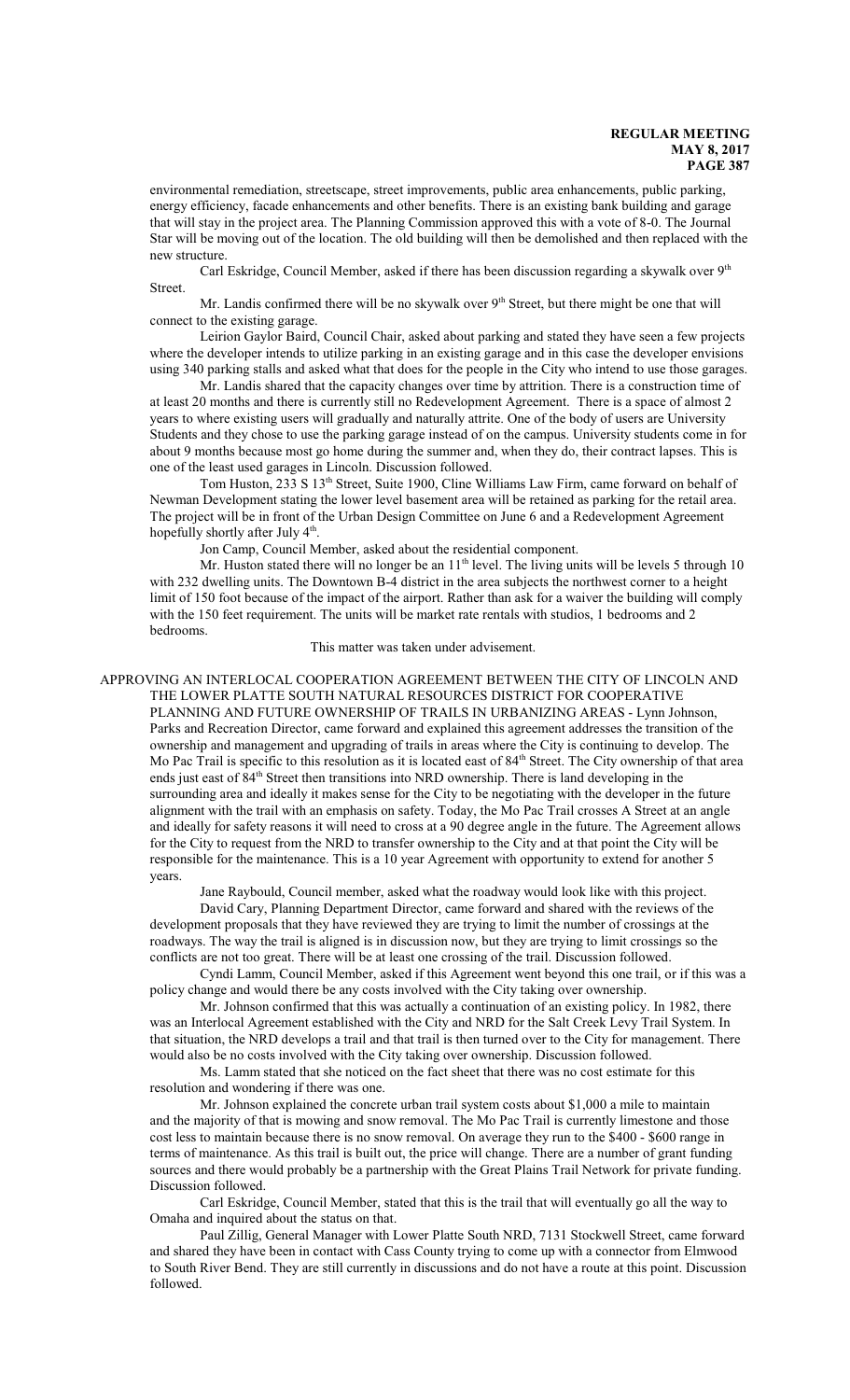Brad Marshall, Olsson and Associates, 601 P Street, Suite 2, came forward representing the owners along the Mo Pac Trail from 91<sup>st</sup> Street to about 98<sup>th</sup> Street and stated the approval of this Interlocal Agreement would allow more flexibility to be able to plan with the Planning Department on their future developments and annexations.

Ms. Raybould asked if any of the owners were looking into assisting with the relocation with some of the trails.

Mr. Marshall confirmed they were looking to assist and it is his understanding that this would be part of an annexation agreement.

Mr. Zillig confirmed that the NRD has already approved the Agreement.

Leirion Gaylor Baird, Council Chair, asked if Council does not approve this resolution where would that leave things.

Mr. Zillig stated if the resolution is not approved NRD would continue to manage the trails and when discussion with joining property owners come into play the NRD would negotiate terms and decide whether they would grant easements for utility crossings.

This matter was taken under advisement.

APPROVING A CONSERVATION EASEMENT AGREEMENT BY AND AMONG THE CITY OF LINCOLN, THE LOWER PLATTE SOUTH NATURAL RESOURCES DISTRICT, THE BRUCE J. SIEVERS FAMILY TRUST, AND THE LOLA H. SIEVERS FAMILY TRUST TO PRESERVE THE NATURAL RESOURCES ON THE EASEMENT AREA DESCRIBED AS LOT 54 I.T., LOCATED IN THE SOUTHEAST QUARTER OF SECTION 23, TOWNSHIP 9 NORTH, RANGE 6 EAST OF THE  $6^{\mathrm{TH}}$ P.M., LINCOLN, LANCASTER COUNTY, NEBRASKA - Ben Higgins, Public Works - Watershed Management Division, came forward and stated the executor of the Sievers Family Trust came forward to Public Works and asked if they would be interested in the property. The property is completely in the flood plain with parks on the west side, the south side and the north side. Public Works feels this is a good area to get a conservation easement on and the NRD has agreed to help. There is funding for this and the NRD has funding for this as well. It is 36 acres and appraised at \$126,700. This would preserve the flood plain storage, the natural drainage ways and other natural functions of it. This has been approved by the Planning Commission, NRD Board and signed off by the property owner.

Jon Camp, Council Member, inquired about Wilderness Park and the concerns of the citizens with questions about a vehicular road and what would this do to those concerns, if any.

Mr. Higgins stated he has never heard that concern brought forward and it could be a possibility, but crossing the Salt Creek would cost millions. There is a stipulation with the Conservation Easement that there can be work done with Public Works to do crossings and that could be approved by the Public Works Director if it came to that.

Paul Zillig, General Manager with Lower Platte South NRD, 7131 Stockwell Street, came forward and confirmed the NRD has approved this easement and they support it.

Leirion Gaylor Baird, Council Chair, inquired about the contribution from the NRD.

Mr. Zillig explained \$62,500 is their 50% share.

This matter was taken under advisement.

AMENDING CHAPTER 5.04 OF THE LINCOLN MUNICIPAL CODE RELATING TO ALCOHOLIC LIQUOR TO ALLOW THE CITY CLERK TO ADMINISTRATIVELY APPROVE CERTAIN OUTDOOR SPECIAL DESIGNATED LICENSES AND TO AMEND AND/OR REMOVE VARIOUS SECTIONS TO CLEAN THE CODE UP - Tonya Peters, Assistant City Attorney, came forward and explained this request came forward to allow the City Clerk to approve outdoor special designated licenses. Currently, the City Clerk has only been delegated authority to approve indoor special designated licenses. This was discussed a number of times with the Internal Liquor Commission along with some changes to match the Liquor Commission and their application process. There will also be some clean up language in the resolution. There might need to be additional language added so it is clear what authority Council is giving to the City Clerk. The most significant change is adding the word "catering". Some applicants are using their catering license to do events for themselves instead of doing a catered event and this avoids application fees and occupation taxes. If they are doing an event for themselves, they will now have to pay the \$80 fee that is associated with the SDL process. If Council gives authority to the City Clerk, this will not include any events that occur on government property.

Cyndi Lamm, Council Member, asked if Council was delegating authority to approve SDL's that regard street closures.

Ms. Peters stated that is not the intent of the ILC. It is currently unclear what the City Clerk can approve. There will be some clean up language that states if the event is on City owned government property then it will still have to come before Council. Discussion followed. This matter was taken under advisement.

AMENDING THE PAY SCHEDULE FOR THE EMPLOYEE GROUP WHOSE CLASSIFICATIONS ARE ASSIGNED TO THE PAY RANGE WHICH IS PREFIXED BY THE LETTER "M" BY CHANGING THE TITLE AND PAY RANGE OF CLASS 1497 FROM "MICROCOMPUTER SUPPORT SUPERVISOR" IN PAY RANGE M02 TO "TECHNOLOGY SUPPORT SUPERVISOR I" IN PAY RANGE M01;

AMENDING THE PAY SCHEDULE FOR THE EMPLOYEE GROUP WHOSE CLASSIFICATIONS ARE ASSIGNED TO THE PAY RANGE WHICH IS PREFIXED BY THE LETTER "C" BY CHANGING THE TITLES OF CLASS 1495 FROM "MICROCOMPUTER SUPPORT SPECIALIST I" TO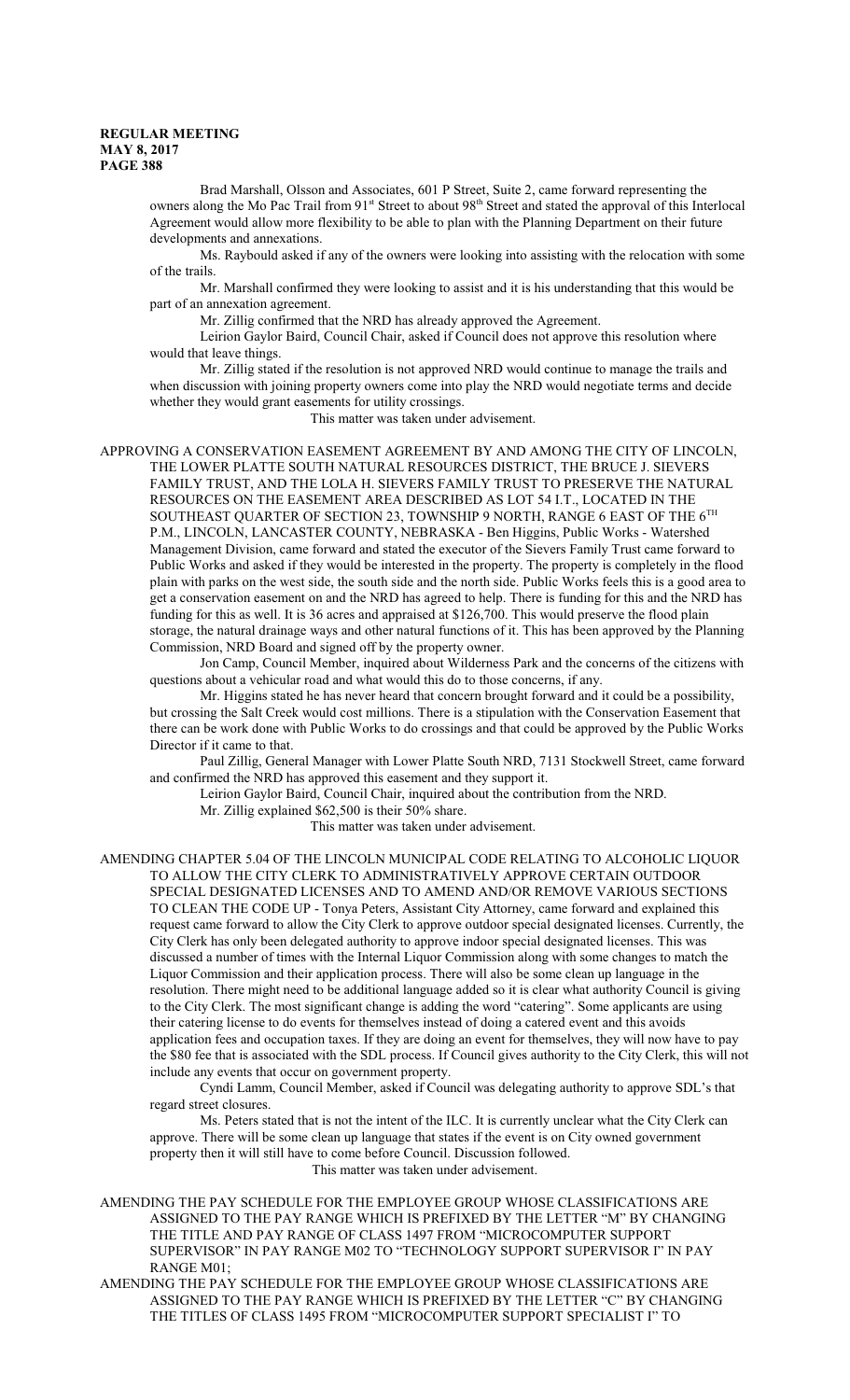"TECHNOLOGY SUPPORT SPECIALIST I" AND CLASS 1496 FROM "MICROCOMPUTER SUPPORT SPECIALIST II" TO "TECHNOLOGY SUPPORT SPECIALIST II"; AMENDING THE PAY SCHEDULE FOR THE EMPLOYEE GROUP WHOSE CLASSIFICATIONS ARE ASSIGNED TO THE PAY RANGE WHICH IS PREFIXED BY THE LETTER "C" BY CREATING THE CLASSIFICATIONS OF "TRAFFIC SIGN WORKER," "TRAFFIC TECHNICIAN," "SENIOR TRAFFIC TECHNICIAN," "ENGINEERING TECHNICIAN," "SENIOR ENGINEERING TECHNICIAN," AND "BIOSOLIDS COORDINATOR." - Doug McDaniel, Human Resources Director, came forward and stated the Personnel Board has reviewed the changes.

Nicole Gross, Human Resources Compensation Manager, came forward and explained the classifications are out of date and there has been clarification on the duties. Discussion followed.

Cyndi Lamm, Council Member, asked if these changes would have any effect on the fiscal year 2016/2017 or 2017/2018.

Mr. McDaniel confirmed these changes will have a neutral impact. In the process, when they first get the classifications approved by Council, they will then work with the Management Team with Public Works to then align the existing encumbrance with the current pay ranges. Discussion followed. This matter was taken under advisement.

# **COUNCIL ACTION**

#### **REPORTS OF CITY OFFICERS**

APPOINTING ROBERT SORENSEN III TO THE FIRE SPRINKLER & CHEMICAL EXAMINING BOARD FOR A TERM EXPIRING NOVEMBER 24, 2019 - CLERK read the following resolution, introduced by Trent Fellers, who moved its adoption:

A-90438 BE IT RESOLVED by the City Council of the City of Lincoln, Nebraska:

That the appointment of Robert Sorensen III to the Fire Sprinkler & Chemical Examining Board, for a term expiring November 24, 2019, is hereby approved.

Introduced by Trent Fellers

Seconded by Raybould & carried by the following vote: AYES: Camp, Christensen, Eskridge, Fellers, Gaylor Baird, Lamm, Raybould; NAYS: None.

RESOLUTION LEVYING THE SPECIAL TAXES ASSESSED FOR THE COSTS OF THE IMPROVEMENTS IN THE COLLEGE VIEW BUSINESS IMPROVEMENT DISTRICT, HAVELOCK STREET MAINTENANCE BUSINESS IMPROVEMENT DISTRICT, NORTH 27TH STREET MAINTENANCE BUSINESS IMPROVEMENT DISTRICT, SOUTH STREET MAINTENANCE BUSINESS IMPROVEMENT DISTRICT, UNIVERSITY PLACE MAINTENANCE BUSINESS IMPROVEMENT DISTRICT, AND WEST O STREET MAINTENANCE BUSINESS IMPROVEMENT DISTRICT -

CLERK read the following resolution, introduced by Jane Raybould, who moved its adoption:<br>A-90439 BE IT RESOLVED by the City Council of the City of Lincoln, Nebraska, that: BE IT RESOLVED by the City Council of the City of Lincoln, Nebraska, that:

The special taxes assessed May 1, 2017, to pay the costs of the improvements in the College View Maintenance Business Improvement District, Havelock Street Maintenance Business Improvement District, North 27<sup>th</sup> Street Maintenance Business Improvement District, South Street Maintenance Business Improvement District, University Place Maintenance Business Improvement District, and West O Street Maintenance Business Improvement District are hereby levied and shall bear interest at 14% and that the period of time in which the assessments are to be paid shall be one (1) year.

Introduced by Jane Raybould

Seconded by Camp & carried by the following vote: AYES: Camp, Christensen, Eskridge, Fellers, Gaylor Baird, Lamm, Raybould; NAYS: None.

- CLERK'S LETTER AND MAYOR'S APPROVAL OF RESOLUTION AND ORDINANCES PASSED BY CITY COUNCIL ON APRIL 24, 2017 - CLERK presented said report which was placed on file in the Office of the City Clerk. **(27-1)**
- REPORT FROM CITY TREASURER OF FRANCHISE FEES FROM BLACK HILLS CORPORATION FOR THE MONTH OF MARCH, 2017 - CLERK presented said report which was placed on file in the Office of the City Clerk. **(16-1)**
- REPORT FROM CITY TREASURER OF 911 SURCHARGES FOR THE MONTH OF APRIL, 2017 CLERK presented said report which was placed on file in the Office of the City Clerk. **(20-02)**
- REPORT FROM CITY TREASURER OF ALLO COMMUNICATIONS CABLE FRANCHISE FEES FROM JANUARY, 2017 THROUGH MARCH, 2017 - CLERK presented said report which was placed on file in the Office of the City Clerk. **(41-2518C)**
- REPORT FROM CITY TREASURER OF ALLO PERSONAL EDUCATION GOVERNMENT (P.E.G.) FEES FOR THE MONTH OF MARCH, 2017 - CLERK presented said report which was placed on file in the Office of the City Clerk. **(41-2518B)**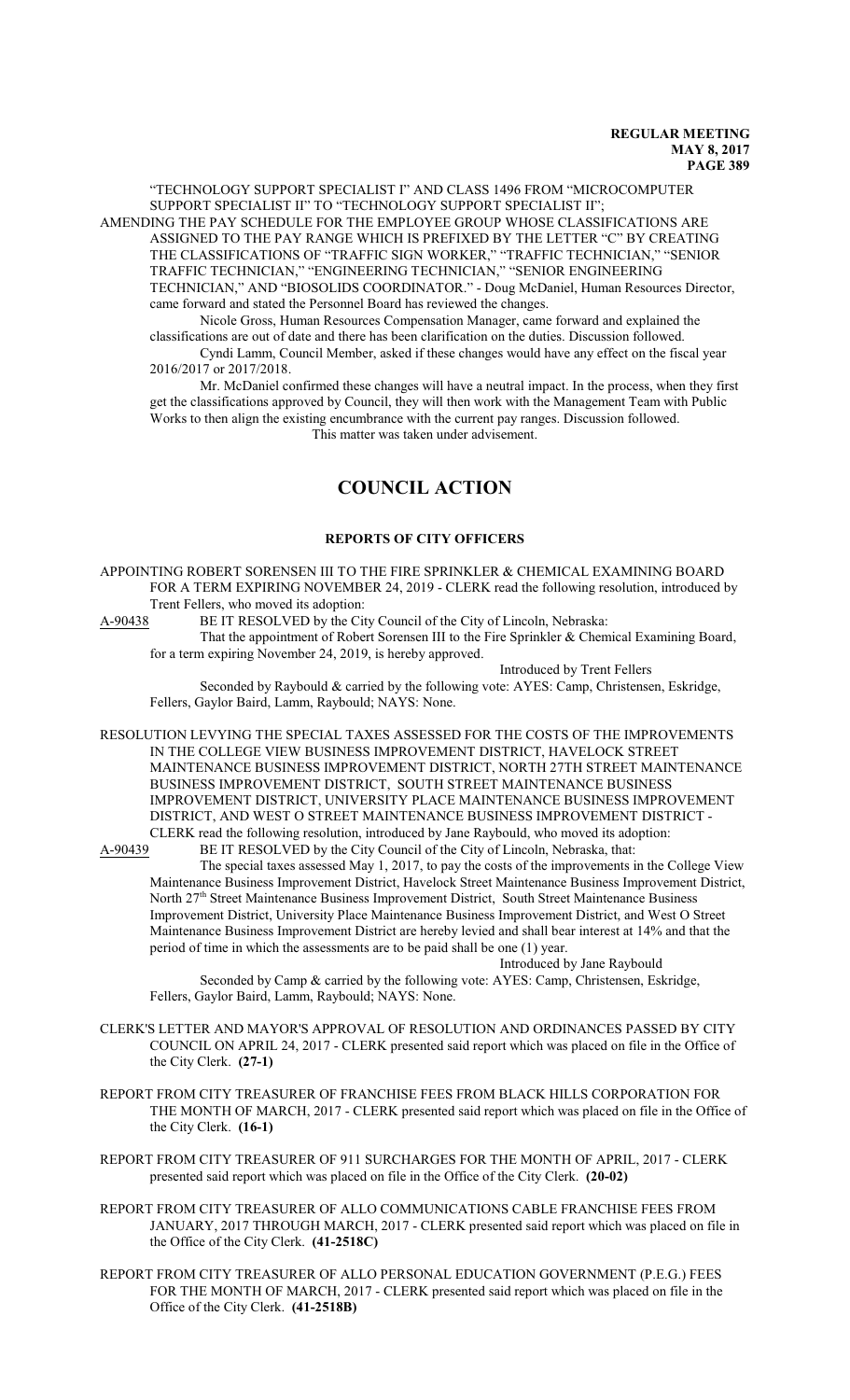- REPORT FROM CITY TREASURER OF CHARTER COMMUNICATIONS QUARTERLY PERSONAL EDUCATION GOVERNMENT (P.E.G.) FEES FROM OCTOBER 1, 2016 THROUGH MARCH 31, 2017 - CLERK presented said report which was placed on file in the Office of the City Clerk. **(41-2518B)**
- LINCOLN ELECTRIC SYSTEMS 2016 FINANCIAL REPORT CLERK presented said report which was placed on file in the Office of the City Clerk. **(40)**

#### **PETITIONS & COMMUNICATIONS**

- SETTING THE HEARING DATE OF MONDAY, MAY 22, 2017 AT 5:30 P.M. ON THE APPLICATION OF STOP N SHOP INC DBA STOP N SHOP #6 FOR A CLASS CG LIQUOR LICENSE AT 1502 WEST 'O' STREET - CLERK read the following resolution, introduced by Jane Raybould, who moved its adoption:
- A-90440 BE IT RESOLVED by the City Council, of the City of Lincoln, that a hearing date is hereby set for Monday, May 22, 2017, at 5:30 p.m. or as soon thereafter as possible in the City Council Chambers, County-City Building, 555 S. 10th St., Lincoln, NE for the Application of Stop N Shop Inc dba Stop N Shop #6 for a Class CG Liquor License at 1502 West 'O' Street.

If the Police Dept. is unable to complete the investigation by said time, a new hearing date will be

set.

Introduced by Jane Raybould

Seconded by Camp & carried by the following vote: AYES: Camp, Christensen, Eskridge, Fellers, Gaylor Baird, Lamm, Raybould; NAYS: None.

# **PLACED ON FILE IN THE OFFICE OF THE CITY CLERK:**

Administrative Amendment No. 17021, to Use Permit No. 111, Corporate Center 4<sup>th</sup> Addition, approved by the Planning Director on April 19, 2017, to increase the square footage on Lot 5, to decrease the square footage on Lot 4, and to add clarification to the notes, generally located at O Street and Cherrywood Drive. Administrative Amendment No. 17026, to Change of Zone No. 05085B, Fallbrook, approved by the Planning Director on April 21, 2017, to revise the street and lot layout so homes in the northeast area are oriented away from Alvo Road, to update the site plan in the Marketplace area to show the existing bank and proposed restaurant and residential healthcare facility, and to update the notes accordingly, generally located at North 1<sup>st</sup> Street and Alvo Road.

#### **THE FOLLOWING WERE REFERRED TO THE PLANNING DEPT:**

Special Permit No. 17010 - Requested by Paws 4 Fun, LLC, for an indoor kennel with an outdoor area that permits more than three animals at a time, on property generally located at 222 North 44th Street. Special Permit No. 17011 - Requested by Larry & Jeri Brainard, for the removal of existing storage building and construction of a garage, on property generally located at 4201 North 63rd Street.

## **LIQUOR RESOLUTIONS**

APPLICATION OF GNS CORPORATION DBA DISCOUNT CITY FOR A CLASS C LIQUOR LICENSE AT 5560 SOUTH 48 TH STREET, SUITE 6 - CLERK read the following resolution, introduced by Trent Fellers, who moved its adoption for approval:<br>A-90441 BE IT RESOLVED by the City Cour

BE IT RESOLVED by the City Council of the City of Lincoln, Nebraska:

That after hearing duly had as required by law, consideration of the facts of this application, the Nebraska Liquor Control Act, and the pertinent City ordinances, the City Council recommends that the application of GNS Corporation dba Discount City for a Class "C" liquor license at 5560 South 48th Street, Suite 6, Lincoln, Nebraska, for the license period ending October 31, 2017, be approved with the condition that:

1. All employees must possess a valid Responsible Beverage Server/Seller Permit as required by Section 5.04.124 of the Lincoln Municipal Code.

2. The premises must comply in every respect with all city and state regulations.

The City Clerk is directed to transmit a copy of this resolution to the Nebraska Liquor Control Commission.

Introduced by Trent Fellers

Seconded by Christensen & carried by the following vote: AYES: Camp, Christensen, Eskridge, Fellers, Gaylor Baird, Lamm, Raybould; NAYS: None.

- MANAGER APPLICATION OF ANGELA L. COFFEY FOR GNS CORPORATION DBA DISCOUNT CITY AT 5560 SOUTH 48 TH STREET, SUITE 6 - CLERK read the following resolution, introduced by Trent Fellers, who moved its adoption for approval:<br>A-90442 WHEREAS, GNS Corporation dba L
	- WHEREAS, GNS Corporation dba Discount City located at 5560 South 48th Street, Suite 6, Lincoln, Nebraska has been approved for a Retail Class "C" liquor license, and now requests that Angela L. Coffey be named manager;

WHEREAS, Angela L. Coffey appears to be a fit and proper person to manage said business.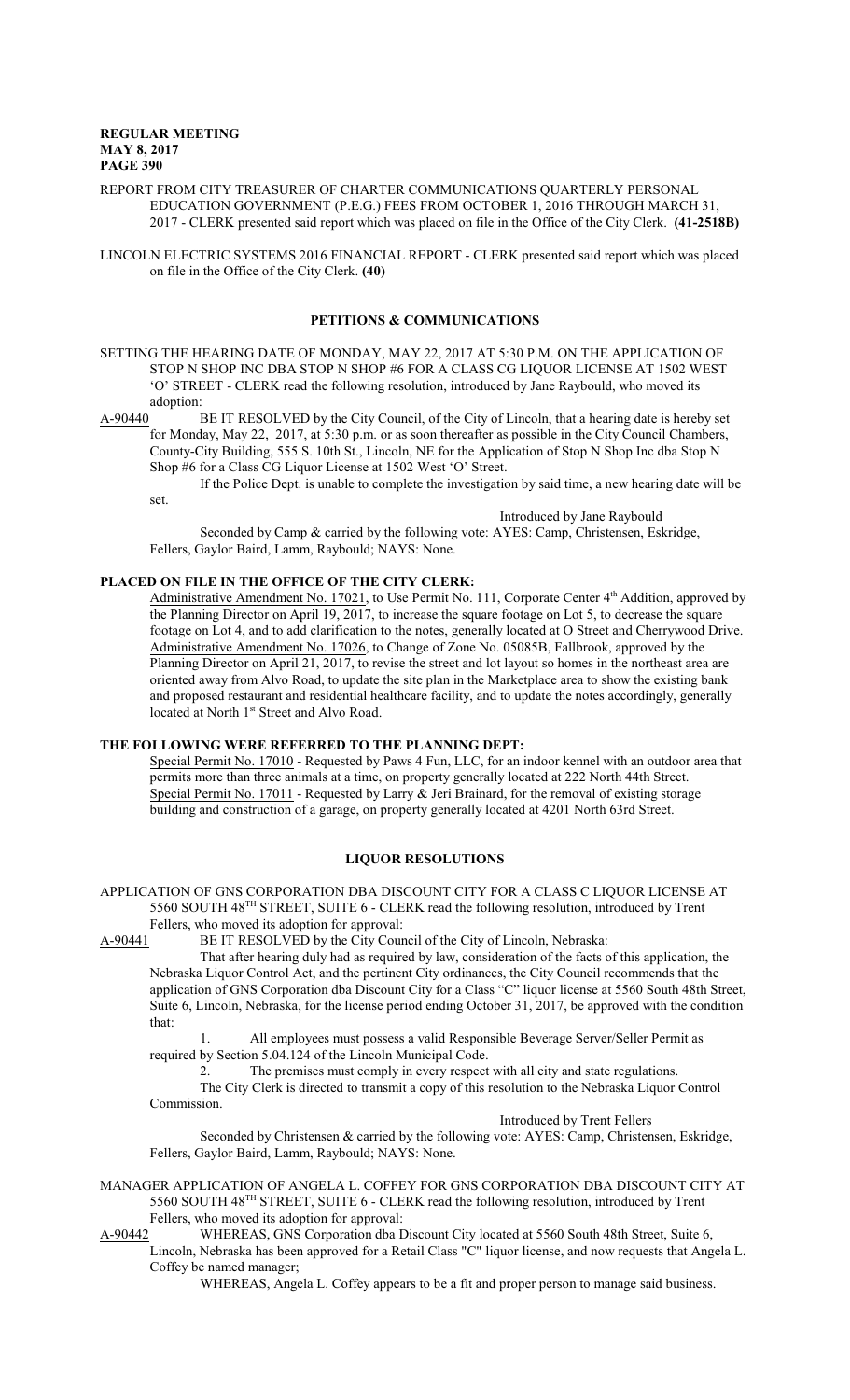NOW, THEREFORE, BE IT RESOLVED by the City Council of the City of Lincoln, Nebraska: That after hearing duly had as required by law, consideration of the facts of this application, the

Nebraska Liquor Control Act, and the pertinent City ordinances, the City Council recommends that Angela L. Coffey be approved as manager of this business for said licensee.

The City Clerk is directed to transmit a copy of this resolution to the Nebraska Liquor Control Commission.

#### Introduced by Trent Fellers

Seconded by Christensen & carried by the following vote: AYES: Camp, Christensen, Eskridge, Fellers, Gaylor Baird, Lamm, Raybould; NAYS: None.

APPLICATION OF HACIENDA REAL II, LLC DBA HACIENDA REAL II FOR A CLASS I LIQUOR LICENSE AT 4811 NORTHWEST 1<sup>st</sup> STREET, SUITES 101 & 102 - CLERK read the following resolution,

introduced by Trent Fellers, who moved its adoption for approval:<br>A-90443 BE IT RESOLVED by the City Council of the City of Lin BE IT RESOLVED by the City Council of the City of Lincoln, Nebraska:

That after hearing duly had as required by law, consideration of the facts of this application, the Nebraska Liquor Control Act, and the pertinent City ordinances, the City Council recommends that the application of Hacienda Real II, LLC dba Hacienda Real II for a Class "I" liquor license at 4811 Northwest 1st Street, Suites 101 & 102, Lincoln, Nebraska, for the license period ending April 30, 2018, be approved with the condition that:

1. All employees must possess a valid Responsible Beverage Server/Seller Permit as required by Section 5.04.124 of the Lincoln Municipal Code.

2. The premises must comply in every respect with all city and state regulations.

The City Clerk is directed to transmit a copy of this resolution to the Nebraska Liquor Control Commission.

Introduced by Trent Fellers

Seconded by Christensen & carried by the following vote: AYES: Camp, Christensen, Eskridge, Fellers, Gaylor Baird, Lamm, Raybould; NAYS: None.

MANAGER APPLICATION OF AURORA CURIEL FOR HACIENDA REAL II, LLC DBA HACIENDA REAL II AT 4811 NORTHWEST 1<sup>st</sup> STREET, SUITES 101  $\&$  102 - CLERK read the following resolution, introduced by Trent Fellers, who moved its adoption for approval:

A-90444 WHEREAS, Hacienda Real II, LLC dba Hacienda Real II located at 4811 Northwest 1st Street, Suites 101 & 102, Lincoln, Nebraska has been approved for a Retail Class "I" liquor license, and now requests that Aurora Curiel be named manager;

WHEREAS, Aurora Curiel appears to be a fit and proper person to manage said business. NOW, THEREFORE, BE IT RESOLVED by the City Council of the City of Lincoln, Nebraska: That after hearing duly had as required by law, consideration of the facts of this application, the Nebraska Liquor Control Act, and the pertinent City ordinances, the City Council recommends that Aurora Curiel be approved as manager of this business for said licensee.

The City Clerk is directed to transmit a copy of this resolution to the Nebraska Liquor Control Commission.

Introduced by Trent Fellers

Seconded by Christensen & carried by the following vote: AYES: Camp, Christensen, Eskridge, Fellers, Gaylor Baird, Lamm, Raybould; NAYS: None.

MANAGER APPLICATION OF ANDREA R. HOLMSTEDT FOR LNK LODGING, LLC DBA HOLIDAY INN EXPRESS & SUITES LINCOLN AIRPORT AT 1101 WEST COMMERCE WAY - CLERK read the following resolution, introduced by Trent Fellers, who moved its adoption for approval:

A-90445 WHEREAS, LNK Lodging, LLC dba Holiday Inn Express & Suites Lincoln Airport located at 1101 West Commerce Way, Lincoln, Nebraska has been approved for a Retail Class "I" liquor license, and now requests that Andrea R. Holmstedt be named manager;

WHEREAS, Andrea R. Holmstedt appears to be a fit and proper person to manage said business. NOW, THEREFORE, BE IT RESOLVED by the City Council of the City of Lincoln, Nebraska: That after hearing duly had as required by law, consideration of the facts of this application, the Nebraska Liquor Control Act, and the pertinent City ordinances, the City Council recommends that Andrea R. Holmstedt be approved as manager of this business for said licensee.

The City Clerk is directed to transmit a copy of this resolution to the Nebraska Liquor Control Commission.

Introduced by Trent Fellers

Seconded by Christensen & carried by the following vote: AYES: Camp, Christensen, Eskridge, Fellers, Gaylor Baird, Lamm, Raybould; NAYS: None.

MANAGER APPLICATION OF ANDREA R. HOLMSTEDT FOR HUSKER MANAGEMENT, INC. DBA HOLIDAY INN EXPRESS SUITES LINCOLN SOUTHEAST AT 8801 AMBER HILL COURT - CLERK read the following resolution, introduced by Trent Fellers, who moved its adoption for approval:<br>A-90446 WHEREAS, Husker Management, Inc. dba Holiday Inn Express & Suites Lincoln Southeast

WHEREAS, Husker Management, Inc. dba Holiday Inn Express & Suites Lincoln Southeast located at 8801 Amber Hill Court, Lincoln, Nebraska has been approved for a Retail Class "I" liquor license, and now requests that Andrea R. Holmstedt be named manager;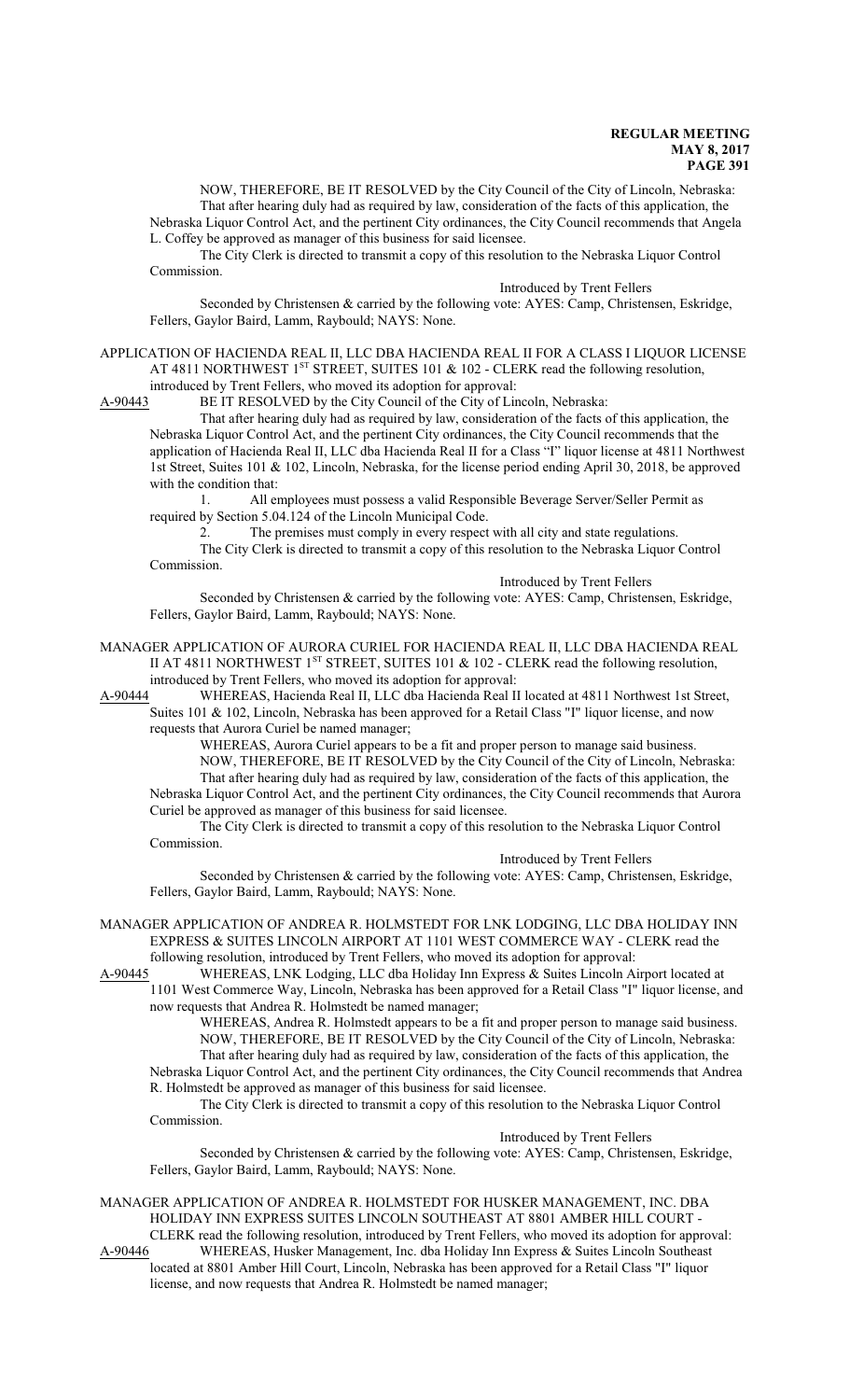WHEREAS, Andrea R. Holmstedt appears to be a fit and proper person to manage said business. NOW, THEREFORE, BE IT RESOLVED by the City Council of the City of Lincoln, Nebraska: That after hearing duly had as required by law, consideration of the facts of this application, the Nebraska Liquor Control Act, and the pertinent City ordinances, the City Council recommends that Andrea R. Holmstedt be approved as manager of this business for said licensee.

The City Clerk is directed to transmit a copy of this resolution to the Nebraska Liquor Control Commission.

#### Introduced by Trent Fellers

Seconded by Christensen & carried by the following vote: AYES: Camp, Christensen, Eskridge, Fellers, Gaylor Baird, Lamm, Raybould; NAYS: None.

MANAGER APPLICATION OF ANDREA R. HOLMSTEDT FOR TAMARIN LODGING, LLC DBA HOLIDAY INN LINCOLN SOUTHWEST AT 2500 TAMARIN RIDGE ROAD - CLERK read the following resolution, introduced by Trent Fellers, who moved its adoption for approval:

A-90447 WHEREAS, Tamarin Lodging, LLC dba Holiday Inn Lincoln Southwest located at 2500 Tamarin Ridge Road, Lincoln, Nebraska has been approved for a Retail Class "I" liquor license, and now requests

that Andrea R. Holmstedt be named manager;

WHEREAS, Andrea R. Holmstedt appears to be a fit and proper person to manage said business. NOW, THEREFORE, BE IT RESOLVED by the City Council of the City of Lincoln, Nebraska: That after hearing duly had as required by law, consideration of the facts of this application, the Nebraska Liquor Control Act, and the pertinent City ordinances, the City Council recommends that Andrea

R. Holmstedt be approved as manager of this business for said licensee. The City Clerk is directed to transmit a copy of this resolution to the Nebraska Liquor Control

Commission. Introduced by Trent Fellers

Seconded by Christensen & carried by the following vote: AYES: Camp, Christensen, Eskridge, Fellers, Gaylor Baird, Lamm, Raybould; NAYS: None.

MANAGER APPLICATION OF ANDREA R. HOLMSTEDT FOR LNK2 LODGING, LLC DBA FAIRFIELD INN & SUITES AT 1000 WEST BOND STREET - CLERK read the following resolution, introduced by Trent Fellers, who moved its adoption for approval:

A-90448 WHEREAS, LNK2, LLC dba Fairfield Inn & Suites located at 1000 West Bond Street, Lincoln, Nebraska has been approved for a Retail Class "I" liquor license, and now requests that Andrea R.

Holmstedt be named manager;

WHEREAS, Andrea R. Holmstedt appears to be a fit and proper person to manage said business. NOW, THEREFORE, BE IT RESOLVED by the City Council of the City of Lincoln, Nebraska: That after hearing duly had as required by law, consideration of the facts of this application, the Nebraska Liquor Control Act, and the pertinent City ordinances, the City Council recommends that Andrea R. Holmstedt be approved as manager of this business for said licensee.

The City Clerk is directed to transmit a copy of this resolution to the Nebraska Liquor Control Commission.

Introduced by Trent Fellers

Seconded by Christensen & carried by the following vote: AYES: Camp, Christensen, Eskridge, Fellers, Gaylor Baird, Lamm, Raybould; NAYS: None.

MANAGER APPLICATION OF JASON J. SCHMICK FOR SCHMICK'S MARKET, INC. DBA SCHMICK'S MARKET AT 2727 NORTH 11<sup>TH</sup> STREET AND 1340 WEST O STREET - CLERK read the following resolution, introduced by Trent Fellers, who moved its adoption for approval:

A-90449 WHEREAS, Schmick's Market, Inc. dba Schmick's Market located at 2727 North 11th Street and 1340 West O Street, Lincoln, Nebraska has been approved for a Retail Class "C" liquor license, and now requests that Jason J. Schmick be named manager;

WHEREAS, Jason J. Schmick appears to be a fit and proper person to manage said business. NOW, THEREFORE, BE IT RESOLVED by the City Council of the City of Lincoln, Nebraska: That after hearing duly had as required by law, consideration of the facts of this application, the Nebraska Liquor Control Act, and the pertinent City ordinances, the City Council recommends that Jason J.

Schmick be approved as manager of this business for said licensee. The City Clerk is directed to transmit a copy of this resolution to the Nebraska Liquor Control Commission.

#### Introduced by Trent Fellers

Seconded by Christensen & carried by the following vote: AYES: Camp, Christensen, Eskridge, Fellers, Gaylor Baird, Lamm, Raybould; NAYS: None.

MANAGER APPLICATION OF MARY M. BAILEY FOR KWIK SHOP, INC. DBA KWIK SHOP #618 AT 4750 CALVERT STREET; KWIK SHOP #619 AT 2301 CORNHUSKER HIGHWAY; KWIK SHOP #632 AT 5900 FREMONT STREET; KWIK SHOP #634 AT 2940 NORTH 14 TH STREET; KWIK SHOP #635 AT 2330 NORTH 1ST STREET; KWIK SHOP #637 AT 2710 W STREET; KWIK SHOP #641 AT 2811 NORTH 48 TH STREET; KWIK SHOP #642 AT 3939 A STREET; KWIK SHOP #646 AT 3301 HOLDREGE STREET; KWIK SHOP #650 AT 5600 HOLDREGE STREET; KWIK SHOP #662 AT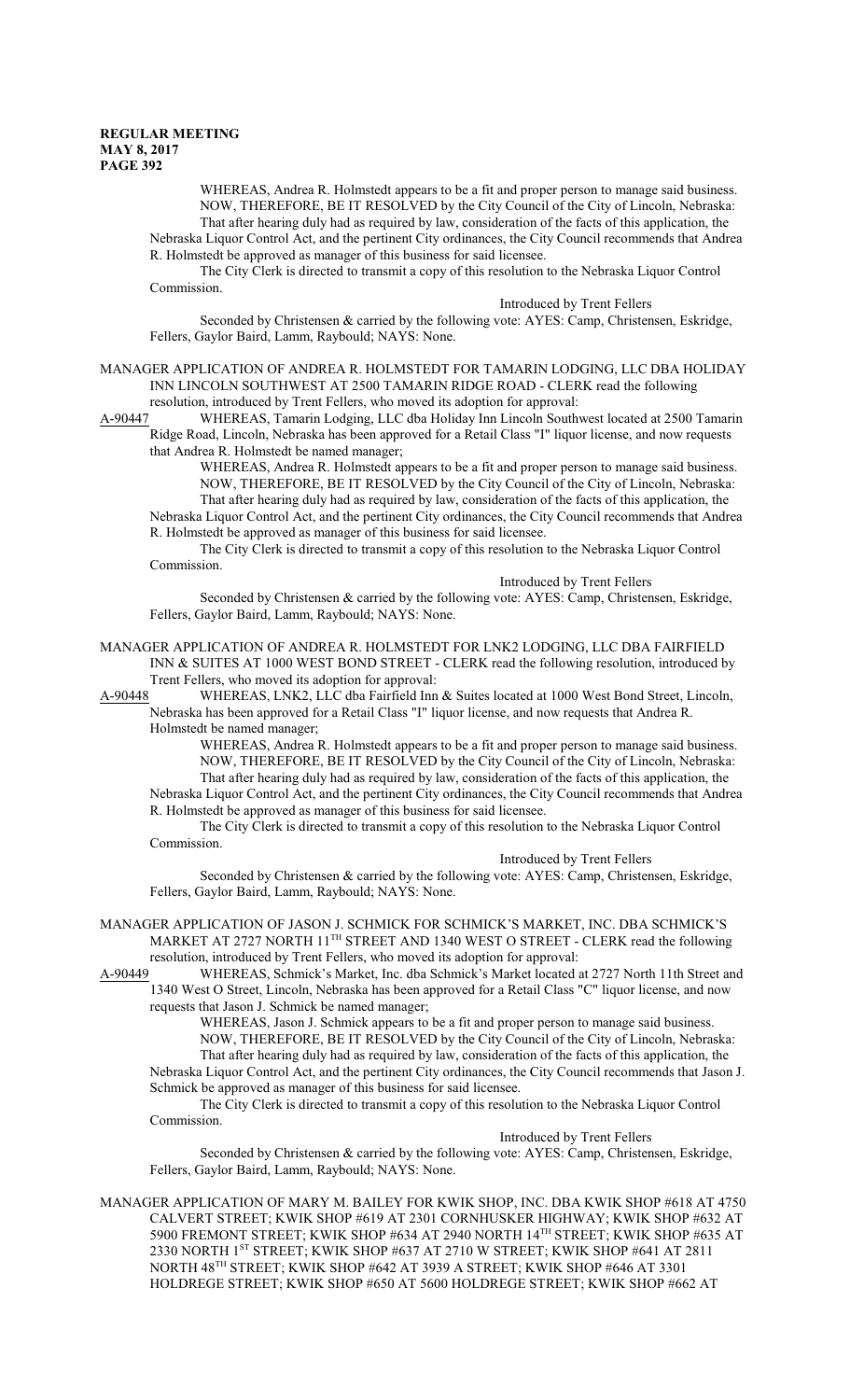2040 SOUTH 56 TH STREET; KWIK SHOP #663 AT 4400 CORNHUSKER HIGHWAY; KWIK SHOP #680 AT 1441 NORTH COTNER BOULEVARD; AND KWIK SHOP #681 AT 4400 O STREET - CLERK read the following resolution, introduced by Trent Fellers, who moved its adoption for approval:

A-90450 WHEREAS, Kwik Shop, Inc. dba Kwik Shop #618 at 4750 Calvert Street; Kwik Shop #619 at 2301 Cornhusker Highway; Kwik Shop #632 at 5900 Fremont Street; Kwik Shop #634 at 2940 North 14th Street; Kwik Shop #635 at 2330 North 1st Street; Kwik Shop #637 at 2710 W Street; Kwik Shop #641 at 2811 North 48th Street; Kwik Shop #642 at 3939 A Street; Kwik Shop #646 at 3301 Holdrege Street; Kwik Shop #650 at 5600 Holdrege Street; Kwik Shop #662 at 2040 South 56th Street; Kwik Shop #663 at 4400 Cornhusker Highway; Kwik Shop #680 at 1441 North Cotner Boulevard; and Kwik Shop #681 at 4400 O Street, Lincoln, Nebraska have been approved for Retail Class "D" liquor licenses, and now requests that Mary M. Bailey be named manager;

WHEREAS, Mary M. Bailey appears to be a fit and proper person to manage said business. NOW, THEREFORE, BE IT RESOLVED by the City Council of the City of Lincoln, Nebraska: That after hearing duly had as required by law, consideration of the facts of this application, the

Nebraska Liquor Control Act, and the pertinent City ordinances, the City Council recommends that Mary M. Bailey be approved as manager of this business for said licensee.

The City Clerk is directed to transmit a copy of this resolution to the Nebraska Liquor Control Commission.

Introduced by Trent Fellers Seconded by Christensen & carried by the following vote: AYES: Camp, Christensen, Eskridge, Fellers, Gaylor Baird, Lamm, Raybould; NAYS: None.

APPLICATION OF LINCOLN CHILDREN'S ZOO FOR A SPECIAL DESIGNATED LICENSE TO COVER AN OUTDOOR AREA MEASURING APPROXIMATELY 1500 FEET BY 400 FEET AT 1222 SOUTH 27 $^{\mathrm{TH}}$ STREET ON JUNE 2, 2017 BETWEEN 5:30 P.M. AND 10:30 P.M. AND JUNE 17, 2017 BETWEEN 6:00 P.M. AND 11:00 P.M. - CLERK read the following resolution, introduced by Trent Fellers, who moved its adoption for approval:

A-90451 BE IT RESOLVED by the City Council of the City of Lincoln, Nebraska:

That after hearing duly had as required by law, consideration of the facts of this application, the Nebraska Liquor Control Act, and the pertinent City ordinances, the City Council recommends that the application of Lincoln Children's Zoo for a special designated license to cover an outdoor area measuring approximately 1500 feet by 400 feet at 1222 South 27th Street, Lincoln, Nebraska, on June 2, 2017, between the hours of 5:30 p.m. and 10:30 p.m. and June 17, 2017 between 6:00 p.m. and 11:00 p.m., be approved with the condition that the premises complies in every respect with all City and State regulations and with the following requirements:

1. Identification to be checked, wristbands required on all parties wishing to consume alcohol.

2. Adequate security shall be provided for the event.<br>The area requested for the permit shall be separate The area requested for the permit shall be separated from the public by a fence or other means.

4. Responsible alcohol service practices shall be followed.

BE IT FURTHER RESOLVED the City Clerk is directed to transmit a copy of this resolution to the Nebraska Liquor Control Commission.

Introduced by Trent Fellers

Seconded by Christensen & carried by the following vote: AYES: Camp, Christensen, Eskridge, Fellers, Gaylor Baird, Lamm, Raybould; NAYS: None.

APPLICATION OF WMJD LLC DBA SINGLE BARREL FOR A SPECIAL DESIGNATED LICENSE TO COVER AN OUTDOOR AREA MEASURING APPROXIMATELY 100 FEET BY 700 FEET AND 100 FEET BY 300 FEET AT PERSHING AUDITORIUM AT 226 CENTENNIAL MALL SOUTH ON JUNE 16, 2017 BETWEEN 5:00 P.M. AND 11:30 P.M. AND JUNE 17, 2017 BETWEEN 11:00 A.M. AND 11:30 P.M. - CLERK read the following resolution, introduced by Trent Fellers, who moved its adoption for approval:<br>A-90452 BE I

BE IT RESOLVED by the City Council of the City of Lincoln, Nebraska:

That after hearing duly had as required by law, consideration of the facts of this application, the Nebraska Liquor Control Act, and the pertinent City ordinances, the City Council recommends that the application of WMJD LLC dba Single Barrel for a special designated license to cover an outdoor area measuring approximately 100 feet by 700 feet and 100 feet by 300 feet at Pershing Auditorium at 226 Centennial Mall South, Lincoln, Nebraska, on June 16, 2017, between the hours of 5:00 p.m. and 11:30 p.m. and June 17, 2017 between 11:00 a.m. and 11:30 p.m., be approved with the condition that the premises complies in every respect with all City and State regulations and with the following requirements: 1. Identification to be checked, wristbands required on all parties wishing to consume

alcohol.

- 2. Adequate security shall be provided for the event.
- 3. The area requested for the permit shall be separated from the public by a fence or other

means.

Responsible alcohol service practices shall be followed.

BE IT FURTHER RESOLVED the City Clerk is directed to transmit a copy of this resolution to the Nebraska Liquor Control Commission.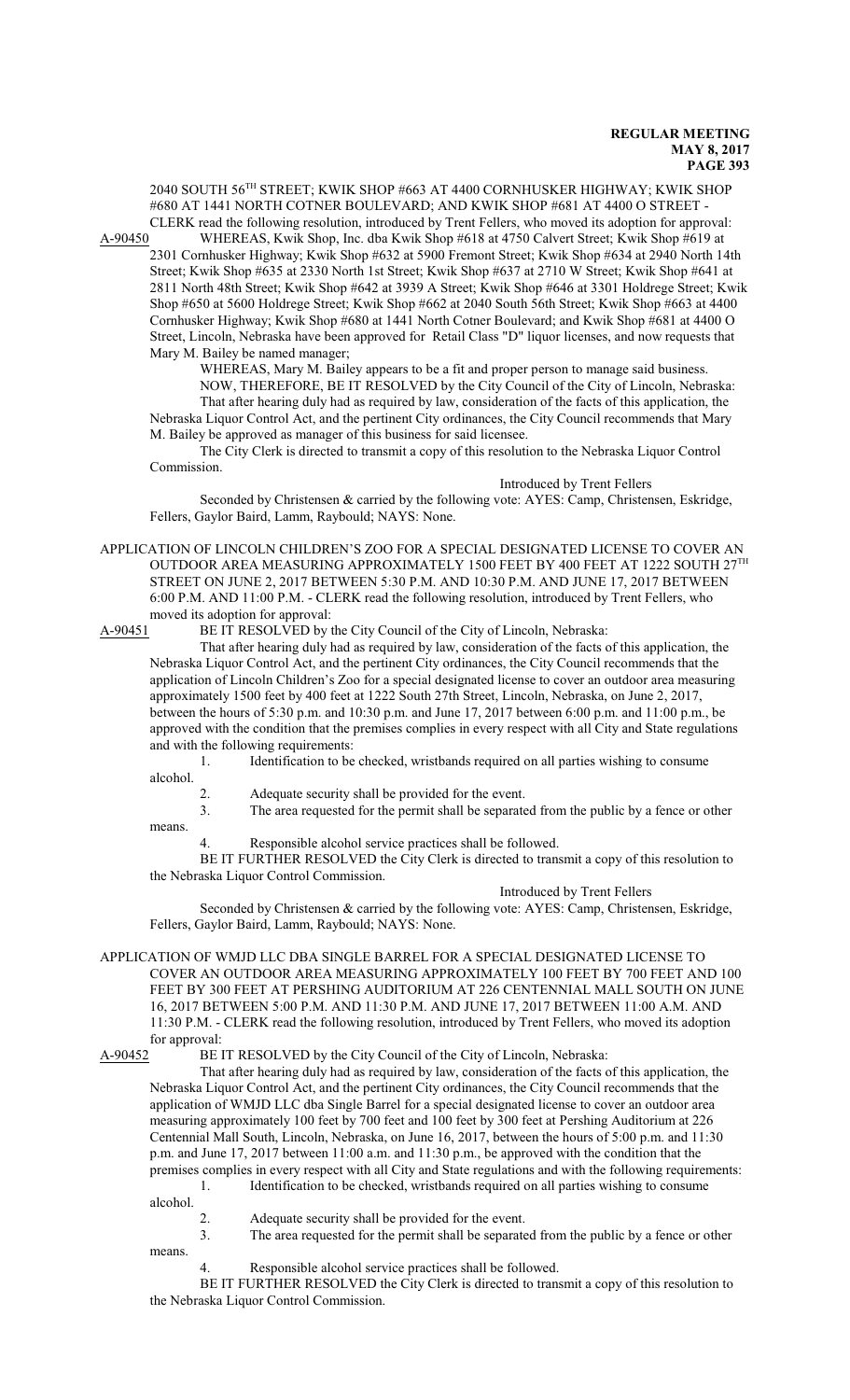#### Introduced by Trent Fellers

Seconded by Christensen & carried by the following vote: AYES: Camp, Christensen, Eskridge, Fellers, Gaylor Baird, Lamm, Raybould; NAYS: None.

APPLICATION OF ZIPLINE BREWING CO. FOR A SPECIAL DESIGNATED LICENSE TO COVER AN OUTDOOR AREA MEASURING APPROXIMATELY 70 FEET BY 72 FEET AT 2100 MAGNUM CIRCLE, SUITE 1 ON JUNE 24, 2017 BETWEEN 1:00 P.M. AND 10:00 P.M. - CLERK read the following resolution, introduced by Trent Fellers, who moved its adoption for approval:<br>A-90453 BE IT RESOLVED by the City Council of the City of Lincoln, Nebraska:

BE IT RESOLVED by the City Council of the City of Lincoln, Nebraska:

That after hearing duly had as required by law, consideration of the facts of this application, the Nebraska Liquor Control Act, and the pertinent City ordinances, the City Council recommends that the application of Zipline Brewing Co. for a special designated license to cover an outdoor area measuring approximately 70 feet by 72 feet at 2100 Magnum Circle, Suite 1, Lincoln, Nebraska, on June 24, 2017, between the hours of 1:00 p.m. and 10:00 p.m., be approved with the condition that the premises complies in every respect with all City and State regulations and with the following requirements:

1. Identification to be checked, wristbands required on all parties wishing to consume alcohol.

- 2. Adequate security shall be provided for the event.
- 3. The area requested for the permit shall be separated from the public by a fence or other

means.

4. Responsible alcohol service practices shall be followed.

BE IT FURTHER RESOLVED the City Clerk is directed to transmit a copy of this resolution to the Nebraska Liquor Control Commission.

Introduced by Trent Fellers

Seconded by Christensen & carried by the following vote: AYES: Camp, Christensen, Eskridge, Fellers, Gaylor Baird, Lamm, Raybould; NAYS: None.

# APPLICATION OF RHINODYNAMICS, INC. DBA DUFFY'S TAVERN FOR A SPECIAL DESIGNATED LICENSE TO COVER AN OUTDOOR AREA MEASURING APPROXIMATELY 65 FEET BY 55 FEET AT 1412 O STREET ON MAY 26, 2017 BETWEEN 4:00 P.M. AND 2:00 A.M. - CLERK read the following resolution, introduced by Trent Fellers, who moved its adoption for approval:<br>A-90454 BE IT RESOLVED by the City Council of the City of Lincoln, Nebraska:

BE IT RESOLVED by the City Council of the City of Lincoln, Nebraska:

That after hearing duly had as required by law, consideration of the facts of this application, the Nebraska Liquor Control Act, and the pertinent City ordinances, the City Council recommends that the application of Rhinodynamics, Inc. dba Duffy's Tavern for a special designated license to cover an outdoor area measuring approximately 65 feet by 55 feet at 1412 O Street, Lincoln, Nebraska, on May 26, 2017, between the hours of 4:00 p.m. and 2:00 a.m., be approved with the condition that the premises complies in every respect with all City and State regulations and with the following requirements:

1. Identification to be checked, wristbands required on all parties wishing to consume

alcohol.

2. Adequate security shall be provided for the event.

3. The area requested for the permit shall be separated from the public by a fence or other

means.

Responsible alcohol service practices shall be followed.

BE IT FURTHER RESOLVED the City Clerk is directed to transmit a copy of this resolution to the Nebraska Liquor Control Commission.

#### Introduced by Trent Fellers

Seconded by Christensen & carried by the following vote: AYES: Camp, Christensen, Eskridge, Fellers, Gaylor Baird, Lamm, Raybould; NAYS: None.

## **PUBLIC HEARING - RESOLUTIONS**

COMP. PLAN CONFORMANCE 17006 – APPROVING AN AMENDMENT TO THE LINCOLN CENTER REDEVELOPMENT PLAN TO ADD THE "CITY CENTRE REDEVELOPMENT PROJECT" FOR THE DEMOLITION OF THE EXISTING JOURNAL-STAR PRINTING COMPANY FACILITY AND THE CONSTRUCTION OF AN APPROXIMATE 11-STORY MIXED-USE BUILDING, ON PROPERTY GENERALLY LOCATED AT 926 P STREET - CLERK read the following resolution, introduced by Trent Fellers, who moved its adoption:

A-90455 WHEREAS, The City Council has previously adopted the Lincoln Center Redevelopment Plan (hereinafter the "Plan")¬ including plans for various redevelopment projects within the Redevelopment Plan area in accordance with the requirements and procedures of the Nebraska Community Development Law; and now desires to modify said plan by establishing the "City Centre Redevelopment Project" for the redevelopment of land generally located at 926 P Street with a new, approximately 11-story mixed-use building, consisting of approximately 35,000 square feet of retail space on the ground floor with approximately 100 below-grade parking stalls, the second floor will contain around 140 parking stalls to serve tenants of the approximately 89,000 square feet of Class "A" commercial office space on the third and fourth floors, and floors five through eleven will consist of approximately 245 market-rate residential units; and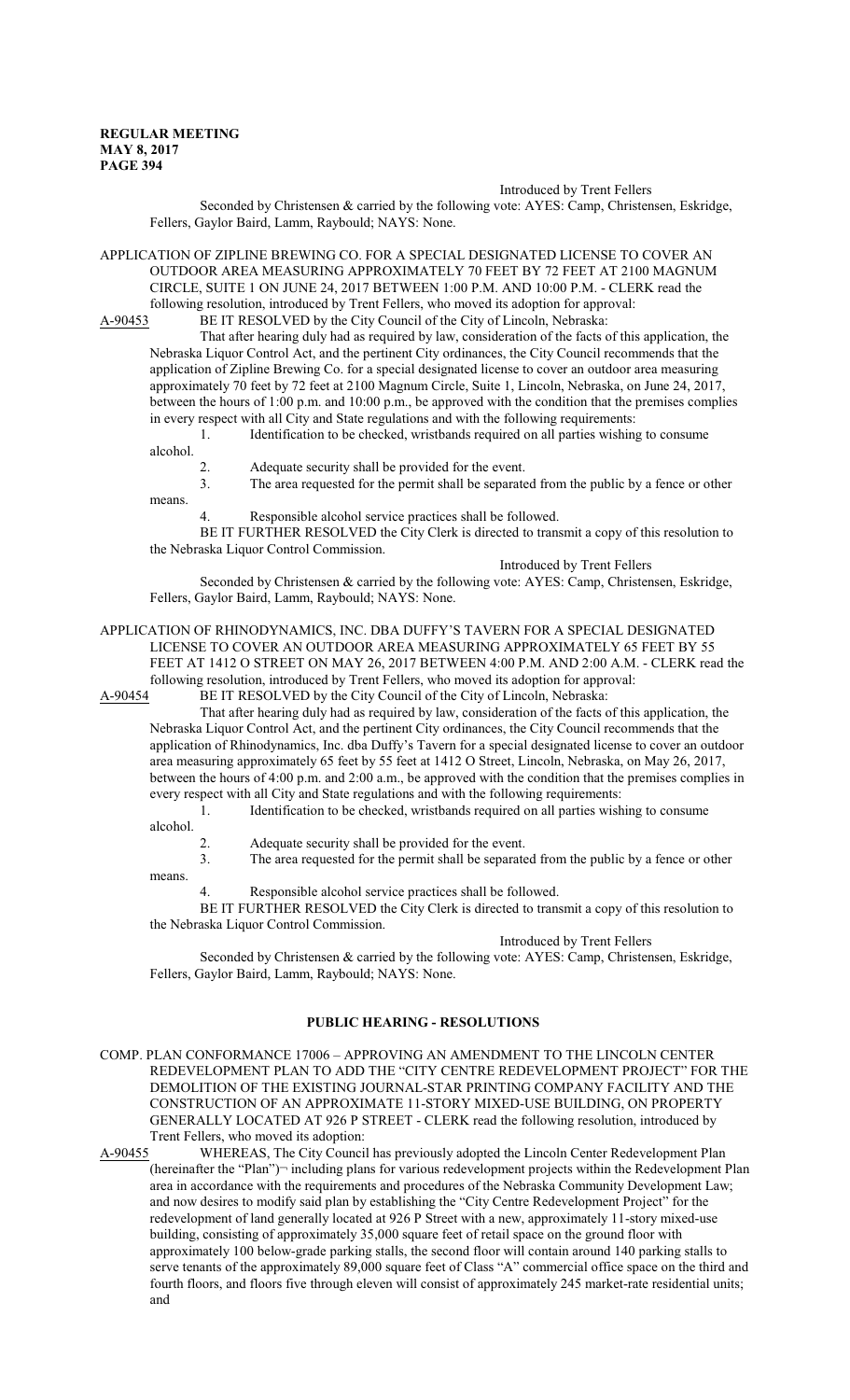WHEREAS, the Director of the Urban Development Department has filed with the City Clerk modifications to the Redevelopment Plan contained in the document entitled the "Amendment to the Lincoln Center Redevelopment Plan, City Centre Redevelopment Project" which is attached hereto, marked as Attachment "A", and made a part hereof by reference, and has reviewed said plan and has found that it meets the conditions set forth in Neb. Rev. Stat. § 18-2113 (Reissue 2012); and

WHEREAS, on March 31, 2017, a notice of public hearing was mailed postage prepaid to the president or chairperson of the governing body of each county, school district, community college, educational service unit, and natural resource district in which the real property subject to such plan is located and whose property tax receipts would be directly affected and to all registered neighborhood associations located in whole or in part within one mile radius of the area to be redeveloped setting forth the time, date, place, and purpose of the public hearing to be held on April 12, 2017 before the Lincoln City - Lancaster County Planning Commission regarding the proposed amendments to the Redevelopment Plan to add the City Centre Redevelopment Project, a copy of said notice and list of said governing bodies and registered neighborhood associations having been attached hereto as Attachment "B" and "C" respectively; and

WHEREAS, the proposed Amendments to the Lincoln Center Redevelopment Plan to add the City Centre Redevelopment Project were submitted to the Lincoln-Lancaster County Planning Commission for review and recommendations, and, on April 12, 2017, the Lincoln-Lancaster County Planning Commission held a public hearing relating to the Plan Amendments and found the Plan Amendments to be in conformance with the Comprehensive Plan and recommended approval thereof; and

WHEREAS, on April 14, 2017 a notice of public hearing was mailed postage prepaid to the foregoing list of governing bodies and registered neighborhood associations setting forth the time, date, place, and purpose of the public hearing before the City Council to be held on May 8, 2017 regarding the proposed amendments to the Redevelopment Plan to add the City Centre Redevelopment Project, a copy of said notice having been attached hereto as Attachment "D"; and

WHEREAS, on April 21, 2017 and April 28, 2017, a Notice of Public Hearing was published in the Lincoln Journal Star newspaper, setting the time, date, place, and purpose of the public hearing to be held on May 8, 2017 regarding the proposed amendments to the Lincoln Center Redevelopment Plan and to add the City Centre Redevelopment Project, a copy of such notice having been attached hereto and marked as Attachment "E"; and

WHEREAS, on May 8, 2017 in the City Council chambers of the County-City Building, 555 South 10th Street, Lincoln, Nebraska, the City Council held a public hearing relating to the proposed modifications to the Redevelopment Plan and all interested parties were afforded at such public hearing a reasonable opportunity to express their views respecting said proposed modifications to the redevelopment plan; and

WHEREAS, the City Council has duly considered all statements made and materials submitted relating to said proposed modifications to the redevelopment plan.

NOW, THEREFORE, IT IS FOUND AND DETERMINED by the City Council of the City of Lincoln, Nebraska as follows:

1. That the City Centre Redevelopment Project is described in sufficient detail and is designed with the general purpose of accomplishing a coordinated, adjusted, and harmonious development of the City and its environs which will promote the general health, safety, and welfare, sound design and arrangement, the wise and efficient expenditure of public funds, and the prevention of the recurrence of unsanitary or unsafe dwelling accommodations or conditions of blight.

2. That incorporating the City Centre Redevelopment Project into the Lincoln Center Redevelopment Plan is feasible and in conformity with the general plan for the development of the City of Lincoln as a whole and said Plan is in conformity with the legislative declarations and determinations set forth in the Community Development Law.

3. That the City Centre Redevelopment Project would not be economically feasible without the use of tax-increment financing.

4. That the costs and benefits of the redevelopment activities, including costs and benefits to other affected political subdivisions, the economy of the community, and the demand for public and private services have been analyzed by the City Council as the governing body for the City of Lincoln and have been found to be in the long-term best interest of the City of Lincoln.

NOW, THEREFORE, BE IT RESOLVED by the City Council of the City of Lincoln, Nebraska:

1. That the document attached hereto as Attachment "A" adding the City Centre Redevelopment Project to the Lincoln Center Redevelopment Plan, is hereby accepted and approved by the City Council as the governing body for the City of Lincoln.

2. That the Urban Development Director, or his authorized representative, is hereby authorized and directed to take all steps necessary to implement the provisions of said Redevelopment Plan as they relate to the above-described modifications.

3. That the City Centre Redevelopment Project Area as described and depicted in the Plan Amendment is the Redevelopment Project Area comprising the property to be included in the area subject to the tax increment provision authorized in the Nebraska Community Development Law.

4. That the Finance Director is hereby authorized and directed to cause to be drafted and submitted to the City Council any appropriate ordinances and documents needed for the authorization to provide necessary funds including Community Improvement Financing in accordance with the Community Development Law to finance related necessary and appropriate public acquisitions, improvements, and other activities set forth in said Plan Amendment to the Lincoln Center Redevelopment Plan.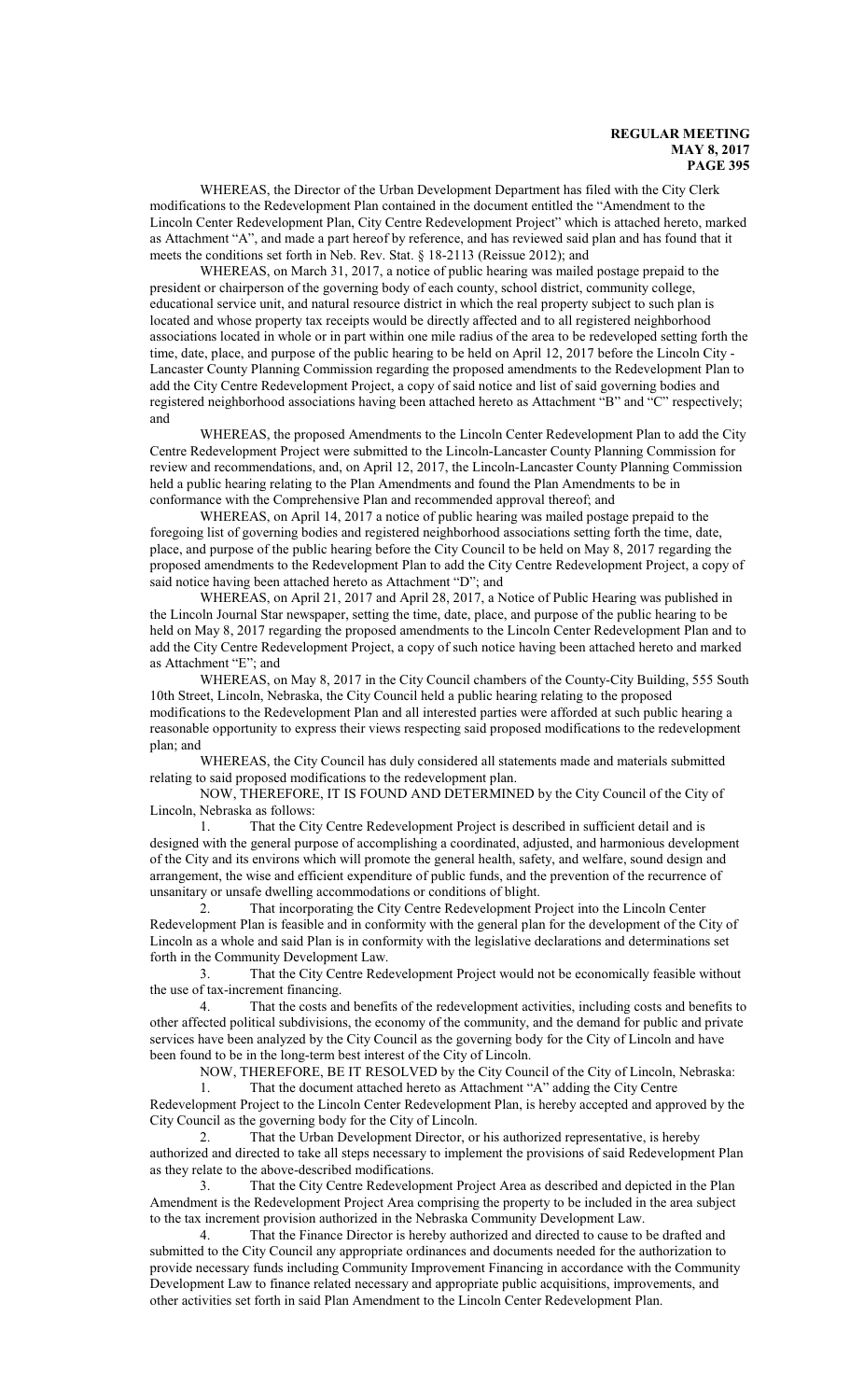Introduced by Trent Fellers

Seconded by Eskridge & carried by the following vote: AYES: Camp, Christensen, Eskridge, Fellers, Gaylor Baird, Lamm, Raybould; NAYS: None.

APPROVING AN INTERLOCAL COOPERATION AGREEMENT BETWEEN THE CITY OF LINCOLN AND THE LOWER PLATTE SOUTH NATURAL RESOURCES DISTRICT FOR COOPERATIVE PLANNING AND FUTURE OWNERSHIP OF TRAILS IN URBANIZING AREAS - CLERK read the following resolution, introduced by Trent Fellers, who moved its adoption:<br>A-90456 BE IT RESOLVED by the City Council of the City of Lincoln, Ne

BE IT RESOLVED by the City Council of the City of Lincoln, Nebraska:

That the Interlocal Cooperation Agreement between the City of Lincoln and the Lower Platte South Natural Resources District for cooperative planning and future ownership of trails in urbanizing areas, a copy of which is attached hereto, marked as Attachment "A" and made a part hereof by reference, is hereby approved, and the Mayor is authorized to execute said Interlocal Cooperation Agreement and any necessary amendments thereto on behalf of the City.

The City Clerk is directed to return one fully executed copy of said Interlocal Cooperation Agreement to Lynn Johnson, Parks and Recreation Department, for transmittal to the Lower Platte South Natural Resources District.

Introduced by Trent Fellers

Seconded by Eskridge & carried by the following vote: AYES: Camp, Christensen, Eskridge, Fellers, Gaylor Baird, Lamm, Raybould; NAYS: None.

APPROVING A CONSERVATION EASEMENT AGREEMENT BY AND AMONG THE CITY OF LINCOLN, THE LOWER PLATTE SOUTH NATURAL RESOURCES DISTRICT, THE BRUCE J. SIEVERS FAMILY TRUST, AND THE LOLA H. SIEVERS FAMILY TRUST TO PRESERVE THE NATURAL RESOURCES ON THE EASEMENT AREA DESCRIBED AS LOT 54 I.T., LOCATED IN THE SOUTHEAST QUARTER OF SECTION 23, TOWNSHIP 9 NORTH, RANGE 6 EAST OF THE 6TH P.M., LINCOLN, LANCASTER COUNTY, NEBRASKA - CLERK read the following resolution, introduced by Trent Fellers, who moved its adoption:

A-90457 WHEREAS, The City of Lincoln and the Lower Platte South Natural Resource District desire to acquire a permanent conservation easement from the Bruce J. Sievers Family Trust and the Lola H. Sievers Family Trust, in accordance with the terms of the Conservation Easement attached hereto as Attachment "A", to preserve and protect area, wetlands, natural drainageways, and tree masses over approximately 36 acres of property generally located west of South 14th Street and Yankee Hill Road and legally described as Lot 54 I.T., located in the Southeast Quarter of Section 23, Township 9 North, Range 6 East of the 6th P.M., Lincoln, Lancaster County, Nebraska; and

WHEREAS, conveyance of this conservation easement to the City of Lincoln and the Lower Plat e South Natural Resources District would further the goals of the Comprehensive Plan relating to preserving the flood storage capacity by restricting the development of the property.

WHEREAS, the Planning Commission found this proposed conservation easement to be in conformity with the Comprehensive Plan as approved by Resolution No. PC-01546 on April 12, 2017.

NOW, THEREFORE, BE IT RESOLVED by the City Council of the City of Lincoln, Nebraska: That the grant of a conservation easement to the City of Lincoln and the Lower Platte South

Natural Resources District over the property legally described above and in accordance with the terms of the Conservation Easement Agreement, attached hereto and marked as Attachment "A", is hereby accepted and approved.

BE IT FURTHER RESOLVED that the Mayor is authorized to execute the Conservation Easement Agreement on behalf of the City of Lincoln, Nebraska.

BE IT FURTHER RESOLVED that the City Clerk is directed to return the original Conservation Easement to the Planning Department, for recording with the Register of Deeds.

Introduced by Trent Fellers

Seconded by Christensen & carried by the following vote: AYES: Camp, Christensen, Eskridge, Fellers, Gaylor Baird, Lamm, Raybould; NAYS: None.

## **PUBLIC HEARING ORDINANCES - 2ND READING & RELATED RESOLUTIONS**

AMENDING CHAPTER 5.04 OF THE LINCOLN MUNICIPAL CODE RELATING TO ALCOHOLIC LIQUOR TO ALLOW THE CITY CLERK TO ADMINISTRATIVELY APPROVE CERTAIN OUTDOOR SPECIAL DESIGNATED LICENSES AND TO AMEND AND/OR REMOVE VARIOUS SECTIONS TO CLEAN THE CODE UP - CLERK read an ordinance, introduced by Trent Fellers, amending Chapter 5.04 of the Lincoln Municipal Code relating to Alcoholic Liquor by amending Section 5.04.020, Definitions, to add a definition for "catering"; amending Section 5.04.035 to eliminate the date reference; amending Section 5.04.050 to require the applicant to post application location and remove the duties of the police department; amending Section 5.04.064 to clarify game day limitations apply only to outdoor areas and to eliminate reference to class of liquor licenses; amending Section 5.04.066 to grant authority for the city clerk to administratively approve indoor and outdoor special designated liquor applications except where limited by Chapter 5.04; amending Section 5.04.068 eliminating the City Clerk's duty to publish and to establish an annual due date for applications; amending Sections 5.04.124 and 5.04.125 to eliminate date reference; amending Section 5.04.130 to eliminate expired duties of the Internal Liquor Committee;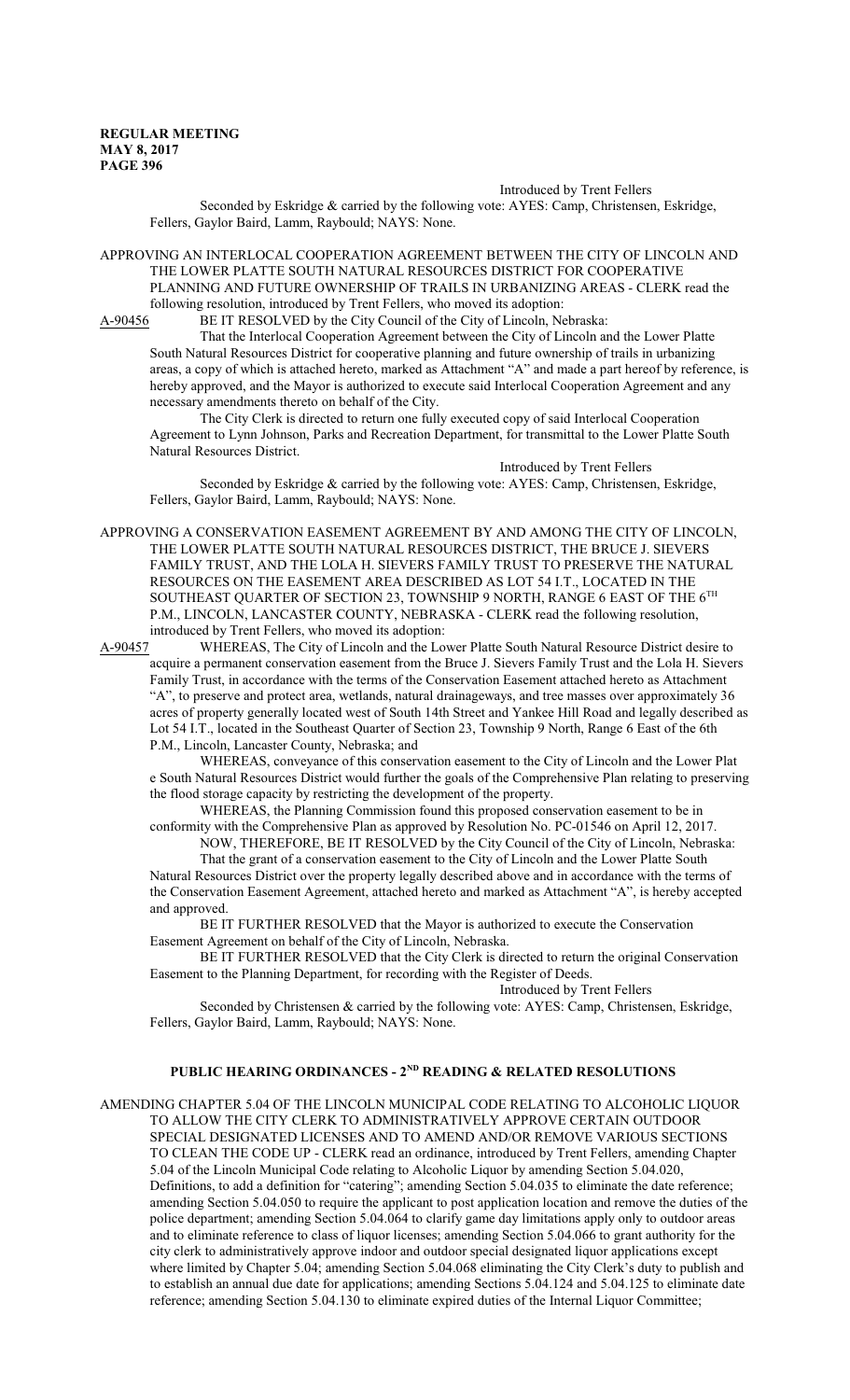amending Section 5.04.175 to eliminate date reference; amending Section 5.04.250 to eliminate reference to public service agency; amending Section 5.04.280 to update statutory reference; and repealing Sections 13 5.04.020, 5.04.035, 5.04.050, 5.04.064, 5.04.066, 5.04.068, 5.04.124, 5.04.125, 5.04.130, 5.04.175, 5.04.250, and 5.04.280 as hitherto existing, the second time.

AMENDING THE PAY SCHEDULE FOR THE EMPLOYEE GROUP WHOSE CLASSIFICATIONS ARE ASSIGNED TO THE PAY RANGE WHICH IS PREFIXED BY THE LETTER "M" BY CHANGING THE TITLE AND PAY RANGE OF CLASS 1497 FROM "MICROCOMPUTER SUPPORT SUPERVISOR" IN PAY RANGE M02 TO "TECHNOLOGY SUPPORT SUPERVISOR I" IN PAY RANGE M01 - CLERK read an ordinance, introduced by Trent Fellers, amending Ordinance No. 20223 passed August 10, 2015, relating to the schedules of pay ranges for employees of the City of Lincoln whose classifications are assigned to a pay range which is prefixed by the letter "M," by changing the pay range and class title for the job classification "Microcomputer Support Supervisor" from M02 to M01 "Technology Support Supervisor I.", the second time.

- AMENDING THE PAY SCHEDULE FOR THE EMPLOYEE GROUP WHOSE CLASSIFICATIONS ARE ASSIGNED TO THE PAY RANGE WHICH IS PREFIXED BY THE LETTER "C" BY CHANGING THE TITLES OF CLASS 1495 FROM "MICROCOMPUTER SUPPORT SPECIALIST I" TO "TECHNOLOGY SUPPORT SPECIALIST I" AND CLASS 1496 FROM "MICROCOMPUTER SUPPORT SPECIALIST II" TO "TECHNOLOGY SUPPORT SPECIALIST II"- CLERK read an ordinance, introduced by Trent Fellers, amending Ordinance No. 20228 passed August 10, 2015, relating to the schedules of pay ranges for employees of the City of Lincoln whose classifications are assigned to a pay range which is prefixed by the letter "C," by changing the class title for the job classification "Microcomputer Support Specialist I" to "Technology Support Specialist I" and "Microcomputer Support Specialist II" to "Technology Support Specialist II", the second time.
- AMENDING THE PAY SCHEDULE FOR THE EMPLOYEE GROUP WHOSE CLASSIFICATIONS ARE ASSIGNED TO THE PAY RANGE WHICH IS PREFIXED BY THE LETTER "C" BY CREATING THE CLASSIFICATIONS OF "TRAFFIC SIGN WORKER," "TRAFFIC TECHNICIAN," "SENIOR TRAFFIC TECHNICIAN," "ENGINEERING TECHNICIAN," "SENIOR ENGINEERING TECHNICIAN," AND "BIOSOLIDS COORDINATOR." - CLERK read an ordinance, introduced by Trent Fellers, amending Ordinance No. 20228 passed August 10, 2015, relating to the schedules of pay ranges for employees of the City of Lincoln whose classifications are assigned to a pay range which is prefixed by the letter "C," by creating the job classifications of "Traffic Sign Worker," "Traffic Technician," "Senior Traffic Technician," Engineering Technician," "Senior Engineering Technician," and "Biosolids Coordinator", the second time.

## **ORDINANCES - 3RD READING & RELATED RESOLUTIONS**

- AMENDING TITLE 2 OF THE LINCOLN MUNICIPAL CODE RELATING TO ESTABLISHING AN APPROPRIATE FUNDING LEVEL FOR THE CITY'S POLICE AND FIRE PENSION PLANS. (4/10/17 - INTRODUCED DELAYED 1 WEEK TO 4/17/17) (REQUEST TO CONTINUE PUBLIC HEARING TO 5/1/17 WITH ACTION ON 5/8/17) (4/24/17 - PUBLIC HEARING CONT'D TO 5/1/17 WITH ACTION ON 5/8/17) - PRIOR to reading:
- FELLERS Moved to delay Action 1 week to  $5/15/17$ . Seconded by Christensen & carried by the following vote: AYES: Camp, Christensen, Eskridge, Fellers, Gaylor Baird, Lamm, Raybould; NAYS: None.
- CLERK Read an ordinance, introduced by Roy Christensen, amending Title 2 of the Lincoln Municipal Code relating to establishing an appropriate funding level for the City's Police and Fire Pension plans, the third time.
- CREATING ALLEY RE-PAVING DISTRICT NO. 51\_FROM 18TH STREET TO ANTELOPE VALLEY PARKWAY BETWEEN O AND N STREETS - CLERK read an ordinance, introduced by Carl Eskridge, an ordinance creating Alley Repaving District No. 51, defining the limits thereof, establishing the width of the roadway to be paved and the width of the grading to be done, providing for the curbing, guttering, and laying of sidewalks, providing for the payment of the cost thereof, designating the property to be benefitted, providing for the acquisition of easements and additional right-of-way, if necessary, and repealing all ordinances or parts of ordinances in conflict herewith, the third time.<br>ESKRIDGE Moved to pass ordinance as read.
- Moved to pass ordinance as read.

Seconded by Christensen & carried by the following vote: AYES: Camp, Christensen, Eskridge, Fellers, Gaylor Baird, Lamm, Raybould; NAYS: None.

- The ordinance, being numbered #**20487**, is recorded in Ordinance Book 32.
- TEXT AMENDMENT 17003 AMENDING CHAPTER 27.67 OF THE LINCOLN MUNICIPAL CODE RELATING TO PARKING BY AMENDING SECTION 27.67.030 TO ALLOW PARKING IN THE FRONT YARD IN THE R-4, R-5, R-6, AND R-7 ZONING DISTRICTS WHEN THE PROPERTY IS USED FOR SINGLE FAMILY DWELLINGS, TWO FAMILY DWELLINGS, AND TOWNHOUSES AND TO ALLOW REQUIRED PARKING SPACES TO BE STACKED, AND REPEALING SECTION 27.67.030 AS HITHERTO EXISTING - CLERK read an ordinance, introduced by Carl Eskridge, an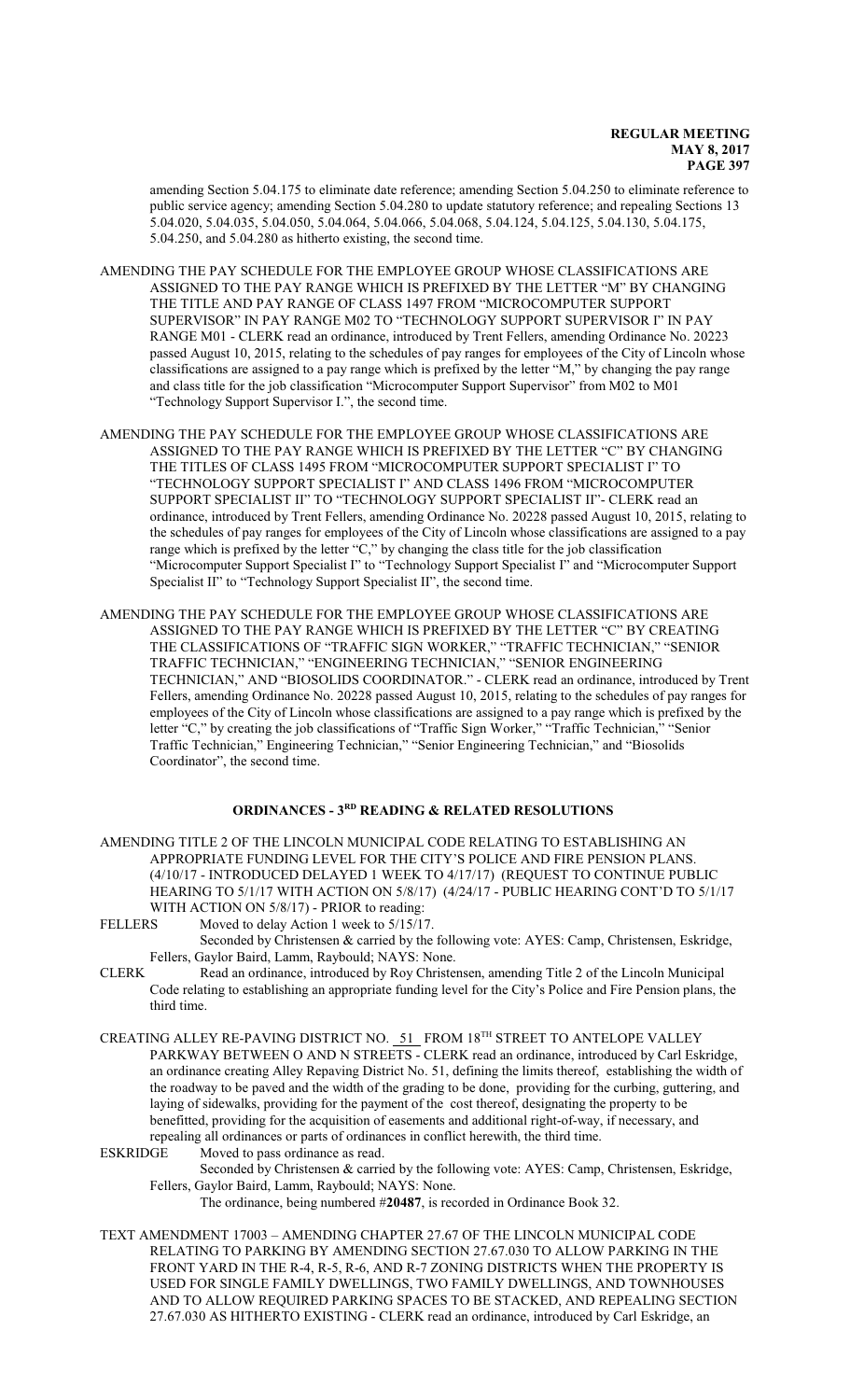#### **REGULAR MEETING MAY 8, 2017**

**PAGE 398**

ordinance amending Chapter 27.67 of the Lincoln Municipal Code relating to Parking by amending Section 27.67.030 to allow parking in the front yard in the R-5, R-6, and R-7 zoning districts when the property is used for single family dwellings, two family dwellings, and townhouses and to allow required parking spaces to be stacked from front-to-back one vehicle deep, and repealing Section 27.67.030 as hitherto existing, the third time.

ESKRIDGE Moved to pass ordinance as read.

Seconded by Christensen & carried by the following vote: AYES: Camp, Christensen, Eskridge, Fellers, Gaylor Baird, Lamm, Raybould; NAYS: None.

The ordinance, being numbered #**20488**, is recorded in Ordinance Book 32.

APPROVING A REAL ESTATE SALES AGREEMENT BETWEEN THE CITY OF LINCOLN AND KIRK HAVRANEK FOR THE SALE OF CITY OWNED PROPERTIES GENERALLY LOCATED AT 5122, 5132, AND 5142 BETTY LOU BOULEVARD - CLERK read an ordinance, introduced by Carl Eskridge, an ordinance approving a Real Estate Sales Agreement between the City of Lincoln and Kirk Havranek authorizing the sale of City owned properties generally located at 5122, 5132, and 5142 Betty Lou Boulevard, Lincoln, Nebraska, the third time.

ESKRIDGE Moved to pass ordinance as read.

Seconded by Christensen & carried by the following vote: AYES: Camp, Christensen, Eskridge, Fellers, Gaylor Baird, Lamm, Raybould; NAYS: None.

The ordinance, being numbered #**20489**, is recorded in Ordinance Book 32.

APPROVING THE NATURE'S VARIETY PHASE ONE REDEVELOPMENT AGREEMENT BETWEEN THE CITY OF LINCOLN AND NATURE'S VARIETY, INC. RELATING TO THE REDEVELOPMENT OF LOTS 4-6, BLOCK 1, EDM INDUSTRIAL CENTER ADDITION, LINCOLN, LANCASTER COUNTY, NEBRASKA, GENERALLY LOCATED AT 311, 321, AND 333 SOUTHWEST 32 ND STREET, FOR THE CONSTRUCTION OF AN APPROXIMATELY 24,000 SQUARE FOOT FREEZE-DRYING FACILITY. (RELATED ITEMS: 17R-112, 17R-111, 17-60) (ACTION DATE: 5/8/17) - CLERK read the following resolution, introduced by Carl Eskridge, who moved its adoption:

A-90458 BE IT RESOLVED by the City Council of the City of Lincoln, Nebraska:

That the attached Nature's Variety Phase One Redevelopment Agreement between the City of Lincoln and Nature's Variety, Inc. relating to the redevelopment of Lots 4-6, Block 1, EDM Industrial Center Addition, Lincoln, Lancaster County, Nebraska, generally located at 311, 321, and 333 Southwest 32nd Street, for the construction of an approximately 24,000 square foot freeze-drying facility and related public improvements, upon the terms and conditions set forth in said Redevelopment Agreement, which is attached hereto marked as Attachment "A", is hereby approved and the Mayor is authorized to execute the same on behalf of the City of Lincoln.

The City Clerk is directed to transmit one fully executed original and one copy of said Agreement to David Landis, Urban Development Department. David Landis is further directed to transmit the original Agreement to Nature's Variety, Inc.

Introduced by Carl Eskridge

Seconded by Christensen & carried by the following vote: AYES: Camp, Christensen, Eskridge, Fellers, Gaylor Baird, Lamm, Raybould; NAYS: None.

AMENDING THE FY 16/17 CIP TO AUTHORIZE AND APPROPRIATE \$275,000.00 IN TIF FUNDS FOR THE NATURE'S VARIETY PHASE ONE PROJECT. (RELATED ITEMS: 17R-112, 17R-111, 17-60) (ACTION DATE: 5/8/17) - CLERK read the following resolution, introduced by Carl Eskridge, who moved its adoption:

A-90459 WHEREAS, Resolution No. A-89947, adopted by the City Council of Lincoln, Nebraska on August 22, 2016, amended the fiscal year 2016-2018 annual budgets for the City of Lincoln for the 2016- 2017 fiscal year and further adopted the Capital Improvement Program attached to Resolution No. A-89947 as Schedule No. 5; and

WHEREAS, it is necessary to amend the Schedule of Capital Improvement Projects for the fiscal year beginning September 1, 2016 within the Capital Improvement Program (CIP) adopted by and attached to Resolution No. A-89947 as Schedule 5 to establish the Nature's Variety Phase One Redevelopment Project (an approved project in the West O Street Redevelopment Plan) for the construction of an approximately 24,000 square foot freeze-drying facility and related public improvements, and to pay costs of site acquisition and possible site preparation and public enhancements associated with said Project as a capital improvement project within the adopted Capital Improvement Program; and (2) transferring and establishing appropriations in the amount of \$275,000.00 from TIF funds for said capital improvement project.

WHEREAS, Article IX-B Section 7 of the Lincoln City Charter states that, "The [city] council shall not appropriate any money in any budget for any capital improvements project unless and until the conformity or non-conformity of the project has been reported on by the Planning Department by special report or in connection with the Capital Improvements Programming process." The Charter definition of "Planning Department" includes the Planning Commission; and

WHEREAS, the Lincoln City-Lancaster County Planning Commission has previously reviewed the Nature's Variety Phase One Redevelopment Project for conformity or non-conformity with the Comprehensive Plan as a capital improvement project to be funded by TIF as part of its review of the amendment to the West O Street Redevelopment Plan to add the Nature's Variety Phase One Redevelopment Project and the Planning Commission found the proposed project to be in conformity with the Comprehensive Plan.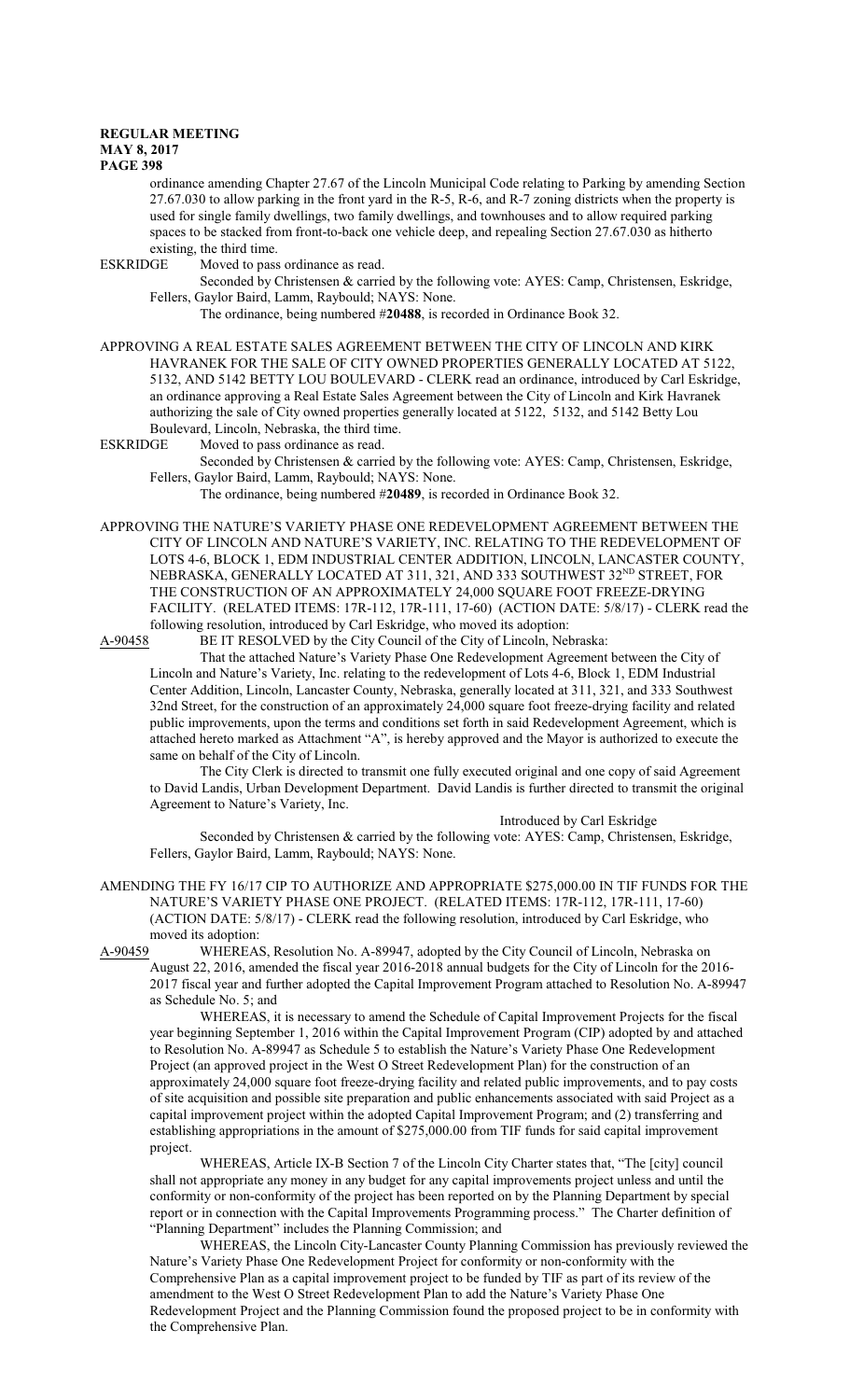NOW, THEREFORE, BE IT RESOLVED by the City Council of the City of Lincoln, Nebraska: 1. That the implementation of the West O Street Redevelopment Plan, Nature's Variety Phase One Redevelopment Project, for the construction of an approximately 24,000 square foot freezedrying facility and related public improvements, and to pay costs of site acquisition and possible site preparation and public enhancements associated with said Project, is hereby established and added to the Urban Development Department's list of fiscal year 2016-17 capital improvement projects within the Capital Improvement Program adopted by and attached to Resolution No. A-89947 as Schedule 5.

2. That the City Council hereby appropriates and directs the Finance Director to make the necessary adjustments to the annual budget to designate \$275,000.00 from Tax Increment Financing for this Nature's Variety Phase One Redevelopment Project.

Introduced by Carl Eskridge

Seconded by Christensen & carried by the following vote: AYES: Camp, Christensen, Eskridge, Fellers, Gaylor Baird, Lamm, Raybould; NAYS: None.

AUTHORIZING THE ISSUANCE OF TAX ALLOCATION BONDS FOR THE NATURE'S VARIETY PHASE ONE PROJECT. (RELATED ITEMS: 17R-112, 17R-111, 17-60) - CLERK read an ordinance, introduced by Carl Eskridge, an ordinance authorizing and providing for the issuance of City of Lincoln, N ebraska tax allocation bonds, notes or other obligations, in one or more taxable or tax-exempt series, in an aggregate principal amount not to exceed \$275,000.00 for the purpose of (1) paying the costs of acquiring, purchasing, constructing, reconstructing, improving, extending, rehabilitating, installing, equipping, furnishing and completing certain property and improvements within the City's Nature's Variety Redevelopment Project Area, and (2) paying the costs of issuance thereof; prescribing the form and certain details of the bonds, notes or other obligations; pledging certain tax revenue and other revenue to the payment of the principal of and interest on the bonds, notes or other obligations as the same become due; limiting payment of the bonds, notes or other obligations to such tax revenues; creating and establishing funds and accounts; delegating, authorizing and directing the Finance Director to exercise his independent discretion and judgment in determining and finalizing certain terms and provisions of the bonds, notes or other obligations not specified herein; taking other actions and making other covenants and agreements in connection with the foregoing; and related matters, the third time.<br>ESKRIDGE Moved to pass ordinance as read.

Moved to pass ordinance as read.

Seconded by Christensen & carried by the following vote: AYES: Camp, Christensen, Eskridge, Fellers, Gaylor Baird, Lamm, Raybould; NAYS: None.

The ordinance, being numbered #**20490**, is recorded in Ordinance Book 32.

## **RESOLUTIONS - 1ST READING**

ACCEPTING THE REPORT OF NEW AND PENDING CLAIMS AGAINST THE CITY AND APPROVING DISPOSITION OF CLAIMS SET FORTH FOR THE PERIOD OF APRIL 16-30, 2017.

APPOINTING WALTER L. BROER TO THE LINCOLN CITY LIBRARY BOARD FOR A TERM EXPIRING AUGUST 31, 2021. *(CONSENT)*

## **ORDINANCES - 1ST READING & RELATED RESOLUTIONS (AS REQUIRED)**

- TEXT AMENDMENT 17007 AMENDING TITLE 27 OF THE LINCOLN MUNICIPAL CODE (THE ZONING ORDINANCE), BY REPEALING SECTION 27.26.090 REGARDING THE LOCATION OF BUILDINGS, STRUCTURES, PARKING, AND ACCESS DRIVES AND THE PRESERVATION OF REQUIRED OPEN SPACE IN THE O-2 SUBURBAN OFFICE DISTRICT WHENEVER THE O-2 DISTRICT EXTENDS FURTHER FROM THE STREET THAN ANY ABUTTING B-1, B-3, B-4, H-2, H-3, OR I-1 DISTRICT; AMENDING SECTION 27.72.130 TO DELETE AN IDENTICAL PROVISION IN SUBSECTION (E); AND REPEALING SECTION 27.72.130 AS HITHERTO EXISTING - CLERK read an ordinance, introduced by Jane Raybould, an ordinance amending the Zoning Ordinance, Title 27 of the Lincoln Municipal Code, by repealing Section 27.26.090 regarding the location of buildings, structures, parking, and access drives and the preservation of required open space in the O-2 Suburban Office District whenever the O-2 district extends further from the street than any abutting, B-1, B-3, B-4, H-2, H-3, or I-1 district; amending Section 27.72.130 to delete an identical provision in Subsection (e); and repealing Section 27.72.130 as hitherto existing, the first time.
- CHANGE OF ZONE 17006 APPLICATION OF HARTLAND HOMES, INC. FOR A CHANGE OF ZONE FROM AGR AGRICULTURAL RESIDENTIAL DISTRICT TO R-3 RESIDENTIAL DISTRICT ON PROPERTY GENERALLY LOCATED AT SOUTHWEST  $27^{\text{\tiny{TH}}}$  STREET AND WEST A STREET -CLERK read an ordinance, introduced by Jane Raybould, an ordinance amending the Lincoln Zoning District Maps adopted by reference and made a part of Title 27 of the Lincoln Municipal Code, pursuant to Section 27.05.020 of the Lincoln Municipal Code, by changing the boundaries of the districts established and shown thereon, the first time.